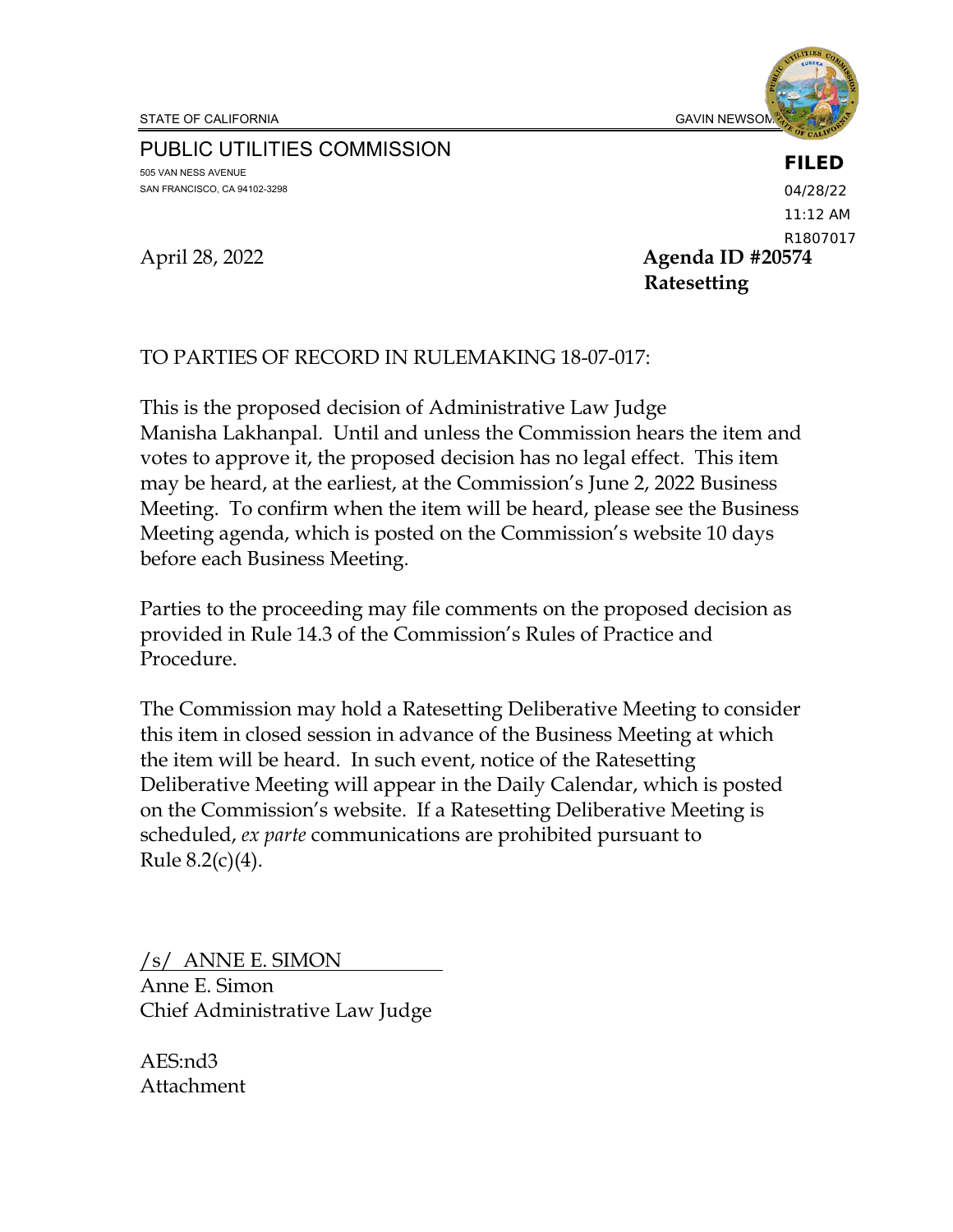# Decision **PROPOSED DECISION OF ALJ LAKHANPAL (Mailed 4/28/2022)**

## **BEFORE THE PUBLIC UTILITIES COMMISSION OF THE STATE OF CALIFORNIA**

Order Instituting Rulemaking Regarding Continued Implementation of the Public Utility Regulatory Policies Act and Related Matters.

Rulemaking 18-07-017

# <span id="page-1-0"></span>**DECISION ADOPTING PROVISIONS IN THE NEW QUALIFYING FACILITY STANDARD OFFER CONTRACT FOR STORAGE-PAIRED PUBLIC UTILITY REGULATORY POLICIES ACT QUALIFYING FACILITIES**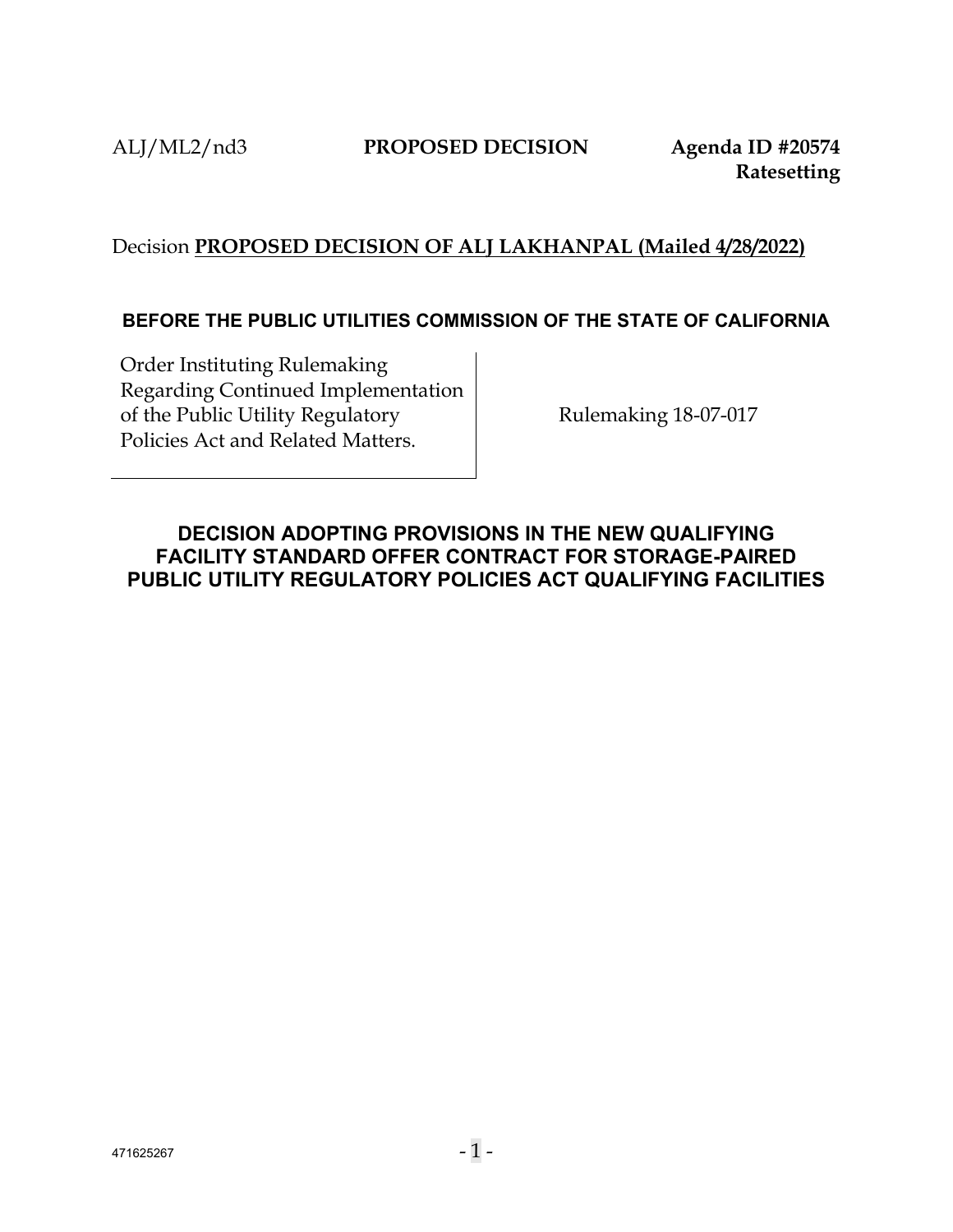# **TABLE OF CONTENTS**

### **Title Page**

|    |      | DECISION ADOPTING PROVISIONS IN THE NEW QUALIFYING            |    |  |
|----|------|---------------------------------------------------------------|----|--|
|    |      | FACILITY STANDARD OFFER CONTRACT FOR STORAGE-PAIRED           |    |  |
|    |      | PUBLIC UTILITY REGULATORY POLICIES ACT QUALIFYING             |    |  |
|    |      |                                                               |    |  |
|    |      |                                                               |    |  |
| 1. |      |                                                               |    |  |
|    |      |                                                               |    |  |
|    | 1.2. |                                                               |    |  |
|    | 1.3. |                                                               |    |  |
| 2. |      |                                                               |    |  |
| 3. |      |                                                               |    |  |
|    | 3.1. | Storage-paired QFs Are Eligible for the New QF SOC 10         |    |  |
|    | 3.2. | Hybrid and Co-Located Storage QF Configurations Can Charge    |    |  |
|    |      | From the Grid.                                                |    |  |
|    | 3.3. | Adopting Storage-Specific Provisions and Specific Terms and   |    |  |
|    |      |                                                               |    |  |
|    | 3.4. | Hybrid and Co-Located Storage Projects With a Combined        |    |  |
|    |      | Nameplate Capacity Above 20 MW Are Eligible for the New QF    |    |  |
|    |      | SOC as Long as They Meet the Federal Requirements of Net      |    |  |
|    |      | Power Production Capacity at the Point of Interconnection  21 |    |  |
|    | 3.5. | Definitions of Hybrid and Co-Located Storage Resources        |    |  |
|    |      | Adopted In the Resource Adequacy Proceeding Shall Continue    |    |  |
|    |      |                                                               | 24 |  |
|    | 3.6. | No Additional Pricing Clarifications or Modifications Are     |    |  |
|    |      |                                                               |    |  |
| 4. |      |                                                               |    |  |
| 5. |      |                                                               |    |  |
| 6. |      |                                                               |    |  |
|    |      |                                                               |    |  |
|    |      |                                                               |    |  |
|    |      |                                                               |    |  |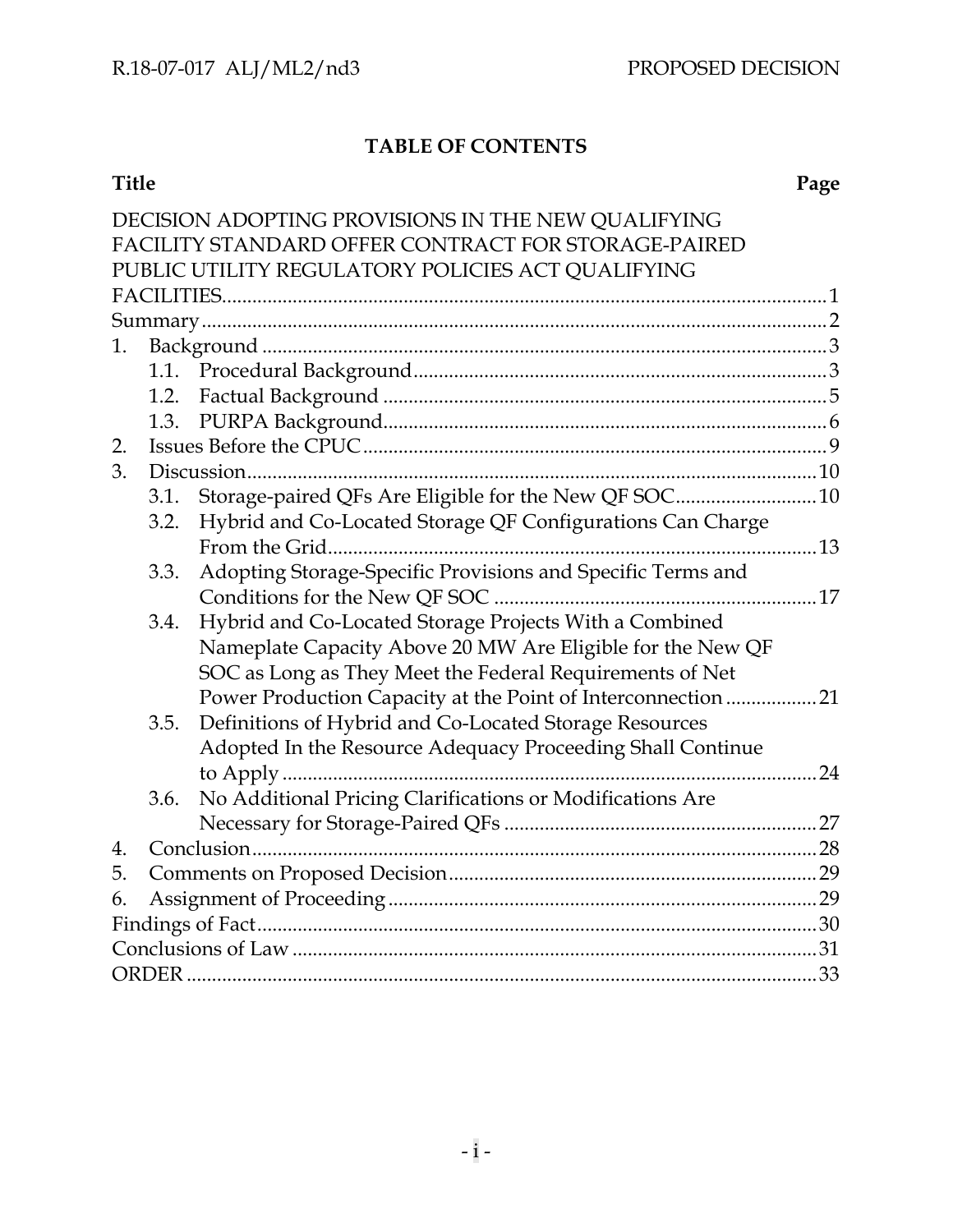- **Attachment 1 -** Southern California Edison Company's New Standard Offer Contract for Qualifying Facilities 20 Megawatts or Less
- **Attachment 2 -** Pacific Gas and Electric Company's New Standard Offer Contract for Qualifying Facilities 20 Megawatts or Less
- **Attachment 3 -** San Diego Gas & Electric Company's New Standard Offer Contract for Qualifying Facilities 20 Megawatts or Less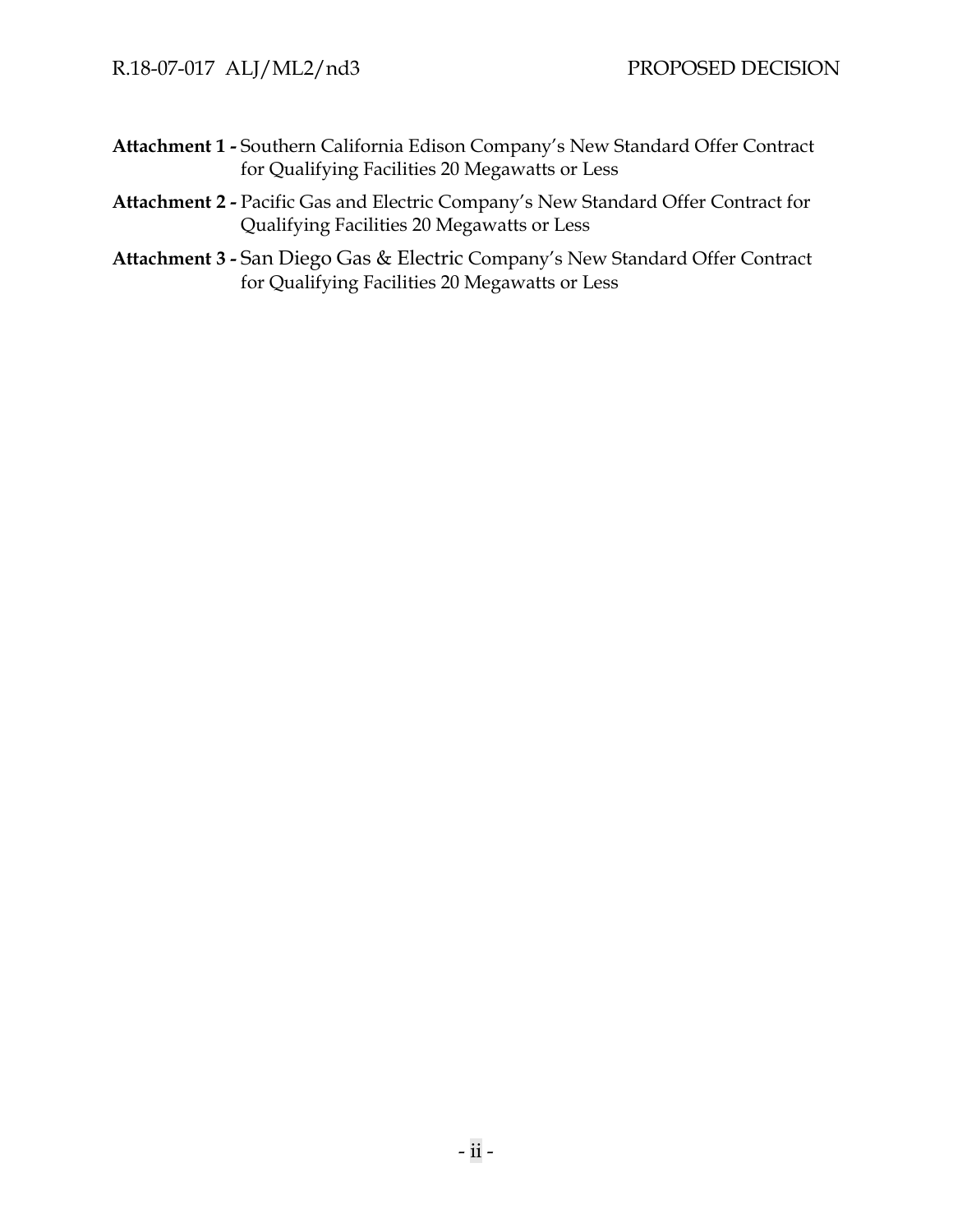# **DECISION ADOPTING PROVISIONS IN THE NEW QUALIFYING FACILITY STANDARD OFFER CONTRACT FOR STORAGE-PAIRED PUBLIC UTILITY REGULATORY POLICIES ACT QUALIFYING FACILITIES**

# <span id="page-4-0"></span>**Summary**

This decision addresses issues regarding Qualifying Facilities (QFs) that

consist of small power production facilities paired with storage configurations

(storage-paired QFs), consistent with the Public Utility Regulatory Policies Act of

1978 (PURPA).[1](#page-4-1) The decision does the following:

- 1. Authorizes the Joint Investor-Owned Utilities (Joint IOUs) to offer the New Qualifying Facilities Standard Offer Contract (New QF SOC) to storage-paired QFs that have self-certified as QFs or the Federal Energy Regulatory Commission has granted QF status;[2](#page-4-2)
- 2. Authorizes the Joint IOUs to modify the New QF SOC to add their proposed Section 9.02(j) (Additional Covenants by Seller) and Section 9.04(i) (Indemnity) from their June 2020 advice letters for storage-paired QFs that exclusively charge from the eligible energy resources;<sup>[3](#page-4-3)</sup>
- 3. Requires investor-owned utilities (IOUs) to submit a Tier 1 advice letter each within 15 days of issuance of this decision with a pro forma New QF SOC including a redline version comparing the new contract with the superseded prior contract;
- 4. Authorizes the IOUs to bi-laterally negotiate with storage-paired QFs charging from the grid while using the

<span id="page-4-1"></span><sup>1</sup> PURPA is codified generally at 16 United States Code Sections 824a-3 and Section 2601. Various provisions appear elsewhere in the United States Code. The federal regulations implementing sections of PURPA are available at 18 Code of Federal Regulations (C.F.R.) Subchapter K starting at Part 292. QF means a small power production facility or a cogeneration facility that meets the criteria under Subpart B starting with Section 292.201 of these regulations 18 C.F.R. Section 292.101.

<span id="page-4-2"></span><sup>2</sup> The New QF SOC was adopted in Decision (D.) 20-05-006.

<span id="page-4-3"></span><sup>3</sup> Pacific Gas and Electric Company Advice Letter (AL) 5853-E, Southern California Edison Company AL 4229-E, and San Diego Gas & Electric Company AL 3555-E.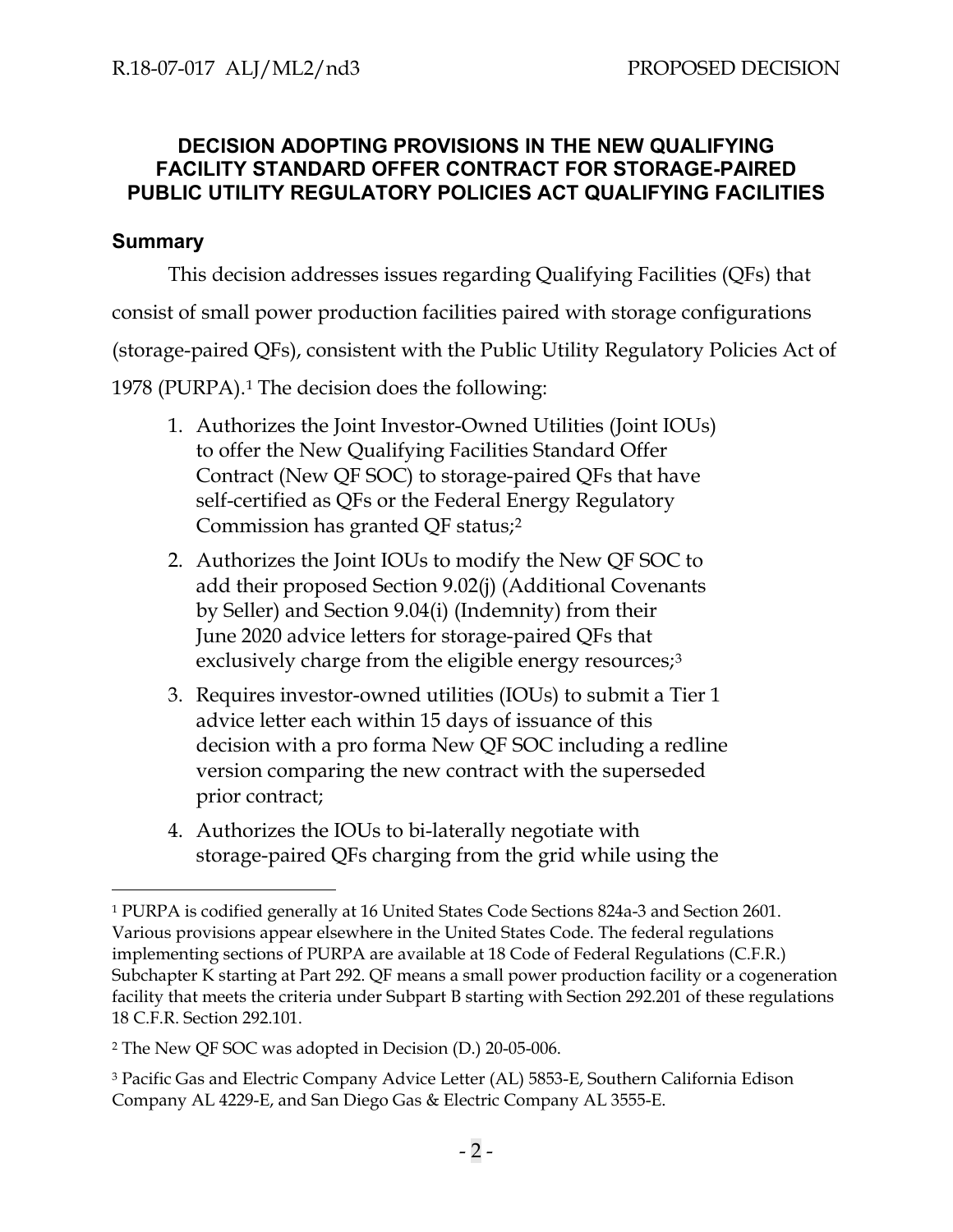New QF SOC as the base contract and submit a Tier 2 advice letter for approval of the nonstandard contract. The negotiations are limited to modifying the New QF SOC's scheduling and metering provisions and revising or eliminating Section 9.02(j) and Section 9.04(i);

- 5. Clarifies that storage-paired QFs that include hybrid and co-located storage configurations with a combined nameplate capacity above 20 megawatts (MWs) are eligible for the New QF SOC as long as the net power production capacity is limited to 20 MW at the point of interconnection;
- 6. Defers to the Resource Adequacy Proceeding to define hybrid and co-located storage paired QFs considering the California Independent System Operator initiatives for market participation and operationalization of these resources. The definitions adopted in D.20-06-031 shall continue to apply; and
- 7. Declines to adopt any specific pricing mechanism for storage paired with QFs. The pricing options adopted in D.20-05-006 for capacity and energy remain unchanged.

## <span id="page-5-1"></span><span id="page-5-0"></span>**1. Background**

## **1.1. Procedural Background**

On July 26, 2018, the California Public Utilities Commission (CPUC or Commission) opened this Order Instituting Rulemaking (OIR) to continue implementation of the Public Utility Regulatory Policies Act of 1978 (PURPA)[4](#page-5-2) and related matters. Parties filed comments to the OIR on August 31, 2018, and September 12, 2018. Reply comments were filed on September 24, 2018.

On May 7, 2020, the CPUC issued Decision (D.) 20-05-006 adopting a New Qualifying Facility Standard Offer Contract (New QF SOC). The New QF SOC is

<span id="page-5-2"></span><sup>4</sup> *See* generally 16 U.S.C. § 824a-3 and 18 C.F.R. §§ 292.201, *et seq*.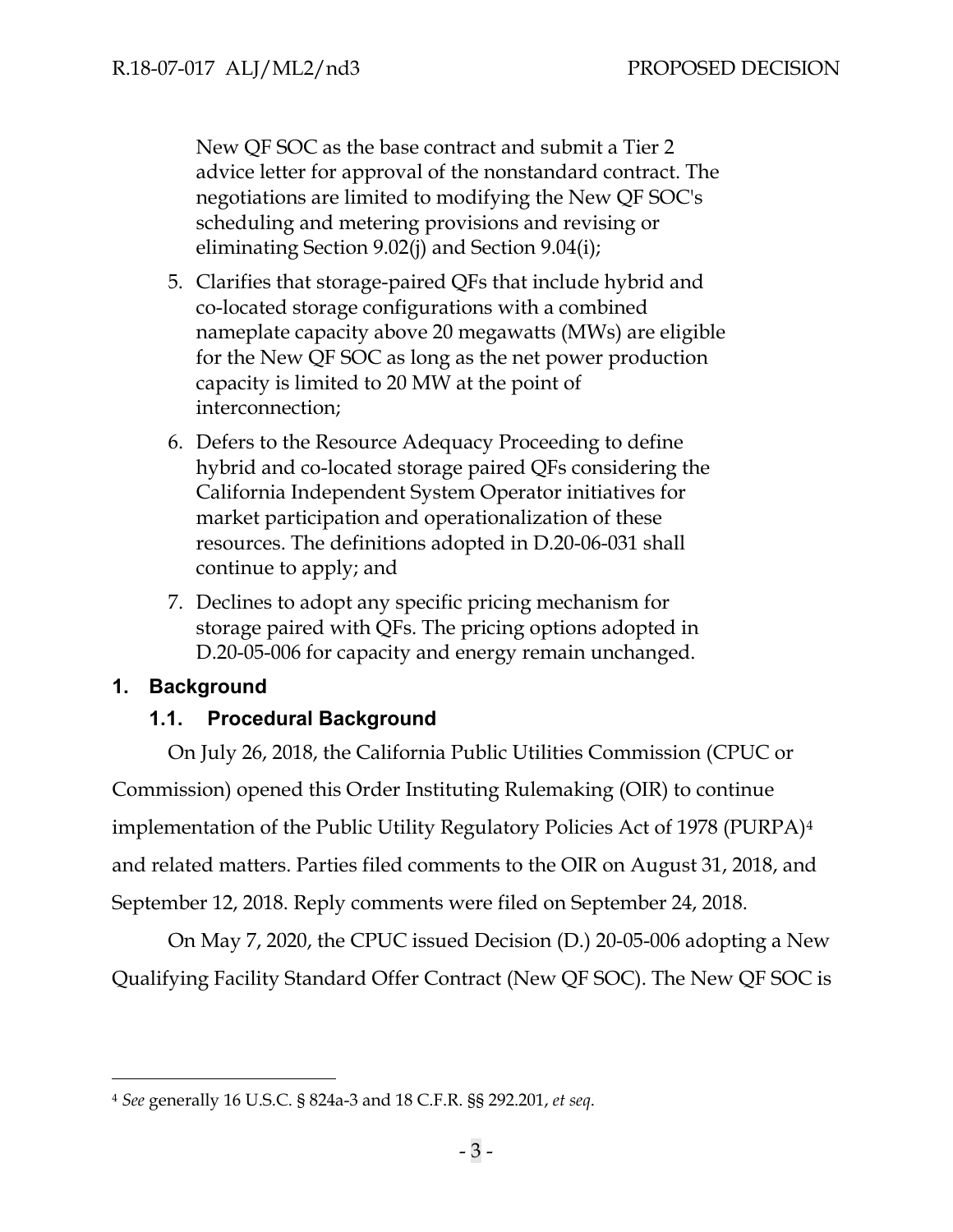available to any Qualifying Facility (QF)[5](#page-6-0) of 20 megawatts (MW) or less seeking to sell either energy or capacity or both to electric utilities under PURPA. D.20-05-006 left the proceeding open to further consider whether any action is required to comply with PURPA and future federal regulations.

On November 20, 2020, we issued Resolution (Res.) E-5104 approving the New QF SOC. Res. E-5104 also denied the three electric investor-owned utilities' (IOUs) requests to add language on energy storage to the New QF SOC and required a separate advice letter for any power purchase agreement with a QF paired with energy storage.[6](#page-6-1) The CPUC denied their requests because energy storage issues were not in scope for D.20-05-006, and General Order 96-B, General Rule 5.1, prohibits the IOUs from requesting modifications through the advice letter process.[7](#page-6-2)

On January 11, 2021, we issued an Amended Scoping Memo and Ruling (Amended Scoping Memo or Ruling) seeking party comments on two issues: changes to avoided cost rates and matters related to QFs that include storage configurations (storage-paired QFs).

Comments on the Ruling were filed on February 10, 2021, by the California Wind Energy Association (CalWEA), Green Power Institute (GPI), Public Advocates Office at the California Public Utilities Commission (Cal Advocates), joint comments by Southern California Edison Company (SCE), Pacific Gas and

<span id="page-6-0"></span><sup>5</sup> PURPA defines QF at 18 C.F.R. § 292.101(b)(1) and QFs fall into two categories: qualifying small power production facilities (16 U.S.C. § 796(17)(C)) and qualifying cogeneration facilities (16 U.S.C. § 796(18)(B)). Unless distinguished in the decision, when used the term "qualifying facilities" will refer to both the categories.

<span id="page-6-1"></span><sup>6</sup> *See* Pacific Gas and Electric Company's AL 5853-E, Southern California Edison Company's AL 4229-E, and San Diego Gas & Electric Company's AL 3555-E requesting approval of New WF SOCs, pursuant to D.20-05-006.

<span id="page-6-2"></span><sup>7</sup> *See* Res. 5104-E, Findings 5, 7, and 9, at 26.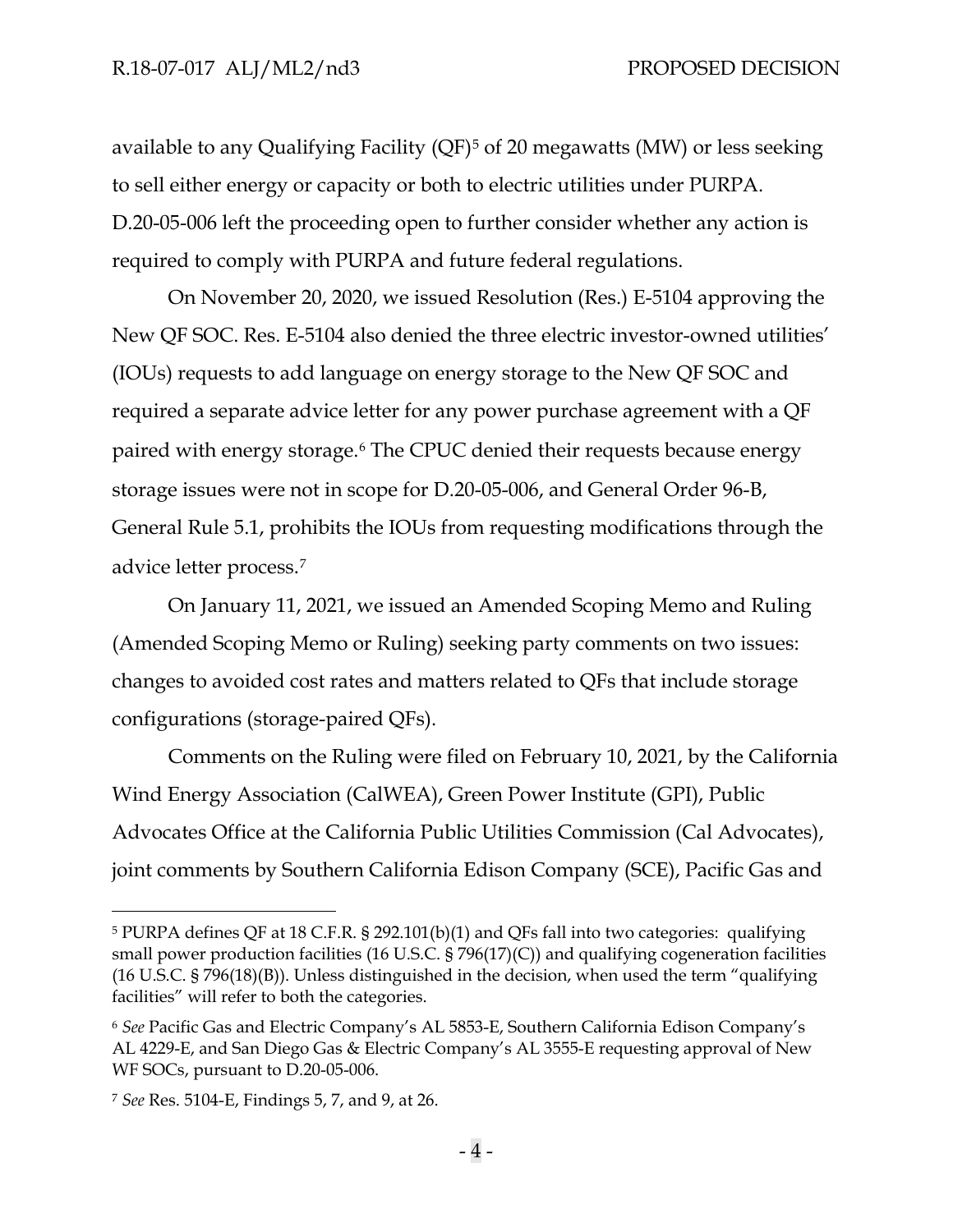Electric Company (PG&E), and San Diego Gas & Electric Company (SDG&E) (Joint IOUs) and jointly by Vote Solar, the Solar Energy Industries Association, and the California Energy Storage Alliance (Joint Parties).

# **1.2. Factual Background**

<span id="page-7-0"></span>In the advice letters filed by the IOUs pursuant to D.20-05-006, the IOUs included the new standard offer contract (New Pro Forma Under 20 Megawatts PURPA Contract) with two additional provisions applicable to energy storage-paired QFs, including any hybrid or co-located energy storage resource configurations associated with the QF: [8](#page-7-1)

- Section 9.02(j): Throughout the Term, Seller shall not cause any energy from the Transmission Provider's electrical system or the California Independent System Operator (CAISO) Controlled Grid to be stored by the Project or any hybrid of co-located storage facility associated with the Project.
- Section 9.04(i): Seller shall defend, save harmless, and indemnify Buyer against any costs or charges, including any CAISO Charges, associated with withdrawals of energy from the Transmission Provider's electrical system or the CAISO Controlled Grid to be stored by the Project or any hybrid or co-located storage facility associated with the Project.

Additionally, SCE and PG&E proposed by advice letter that if an energy storage-paired QF requested to sign the New QF SOC, that the submission of a Tier 2 advice letter with mutually negotiated and a modified New QF SOC to address storage issues should be required.[9](#page-7-2) In replies to protests received on their advice letters, the IOUs conceded that D.20-05-006 did not contemplate

<span id="page-7-1"></span><sup>8</sup> PG&E AL 5853-E, SCE AL 4229-E, and SDG&E AL 3555-E.

<span id="page-7-2"></span><sup>9</sup> PG&E AL 5853-E at 3, SCE AL 4229-E at 4.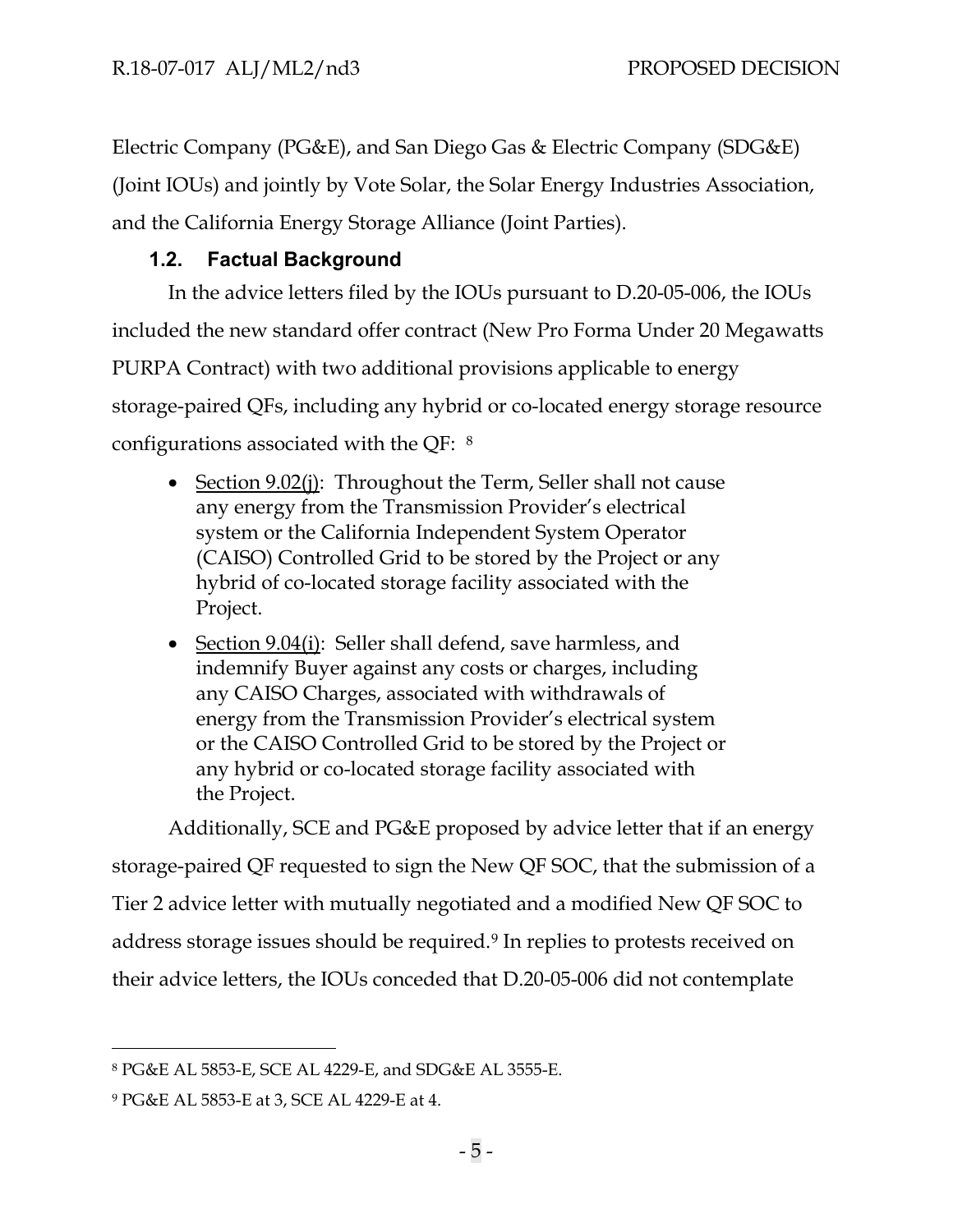energy storage.[10](#page-8-1) This decision expressly considers the applicability of the New QF SOC for storage-paired QFs.

# **1.3. PURPA Background**

<span id="page-8-0"></span>PURPA entitles a QF, a generation facility that meets specific federal eligibility requirements, to sell its power to a utility at the utility's avoided cost.<sup>[11](#page-8-2)</sup> PURPA rules generally require that a generation facility self-certify as a QF or apply for and obtain FERC certification of QF status.[12](#page-8-3) The federal regulations implementing PURPA require that the primary energy source of a small power production facility must be biomass, waste, renewable resources, geothermal resources, or any combination thereof,[13](#page-8-4) and the power production capacity of a QF cannot exceed 80 MW.[14](#page-8-5) Although PURPA requires states to oversee regulated utilities' procurement of QF generation consistent with federal law, FERC alone determines what generators are QFs under federal law's definitions and criteria.[15](#page-8-6)

<span id="page-8-1"></span><sup>10</sup> Reply of PG&E to Protests on AL 5853-E (July 13, 2020); Reply of SCE to Protests and Responses on AL 4229-E.

<span id="page-8-2"></span><sup>11</sup> *See generally* 18 C.F.R. § 292.203(a) (2020) (citing 18 C.F.R. § 292.204(a) (size limit) and § 292.204(b) (fuel use)). Qualifying Facility is defined at 18 C.F.R. § 292.101(b)(1).

<span id="page-8-3"></span><sup>12</sup> 18 C.F.R. § 292.207(a) (self-certification) and § 292.207(b) (application for FERC certification); *see also* FERC Form No. 556.

<span id="page-8-4"></span><sup>13</sup> 18 C.F.R. § 292.204(b).

<span id="page-8-5"></span><sup>14</sup> 18 C.F.R. § 292.204(a)(1). In California, FERC has authorized termination of the mandatory purchase obligations of the IOUs pursuant to Section 292.210 of PURPA for QFs with a net capacity in excess of 20 MW. *See* Order Granting Application to Terminate Purchase Obligation, 135 F.E.R.C. ¶ 61,234, paragraph 2 (2011).

<span id="page-8-6"></span><sup>15</sup> *See FERC v. Miss.*, 456 U.S. 742, 767 (1982) (PURPA is a ''program of cooperative federalism that allows the States, within limits established by federal minimum standards, to enact and administer their own regulatory programs, structured to meet their own particular needs''). *See also* 16 U.S.C. § 824a-3(l) and 18 C.F.R. § 292.203 (federal laws definitions and criteria for QFs).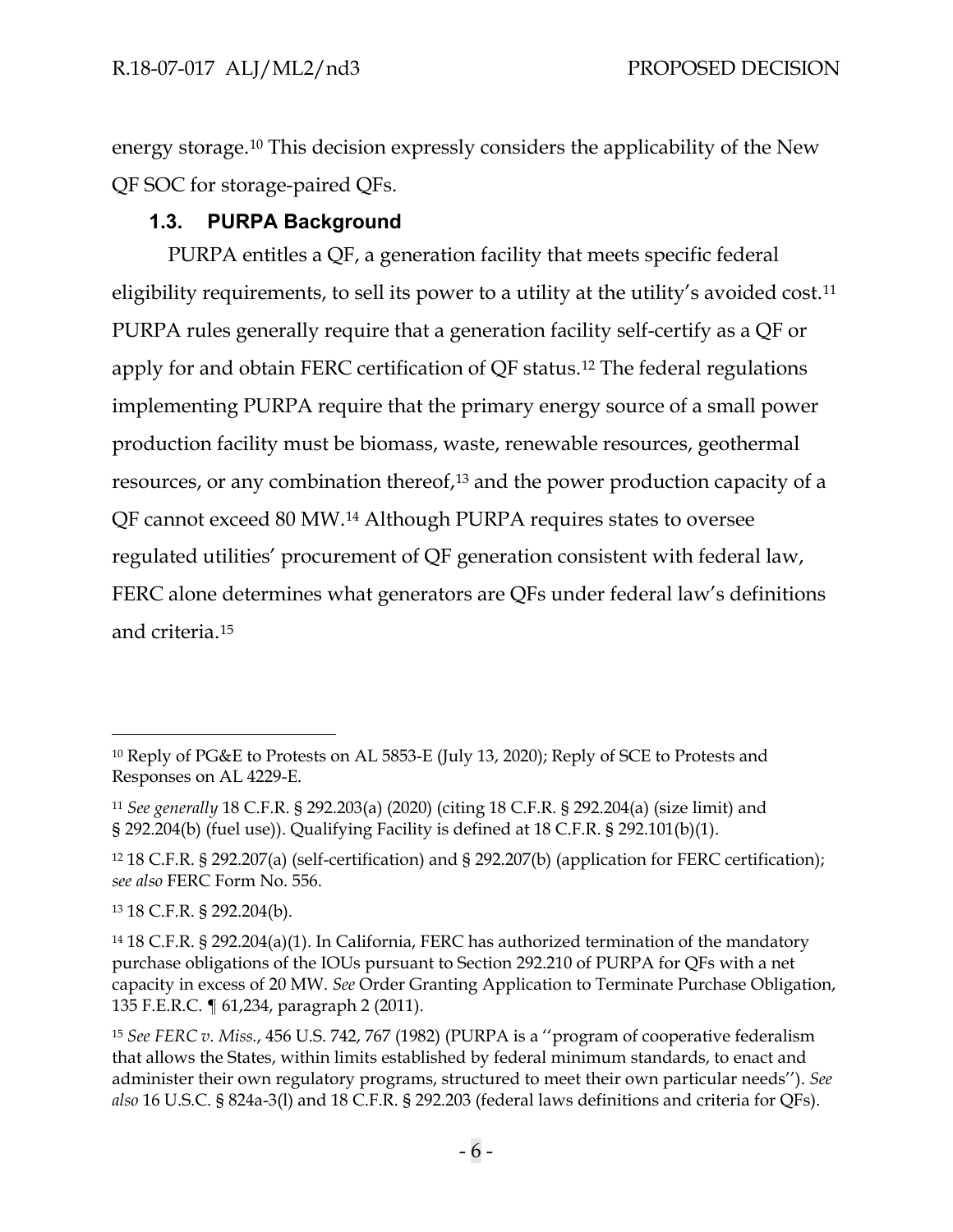While PURPA does not explicitly state that a storage facility can qualify for QF status, FERC has interpreted PURPA to determine that a small power production facility with storage is eligible to be a QF if its primary energy source is an approved renewable energy resource. In 1990, FERC determined that an energy storage facility, such as a battery system, could be a renewable resource for purposes of QF certification.[16](#page-9-0) Although Luz argued FERC's fuel standard, or "fuel source rule" did not apply, as the FERC laid out in *Luz*, to be a QF, energy storage facilities are subject to the requirement that the energy input to the facility is itself biomass, waste, a renewable resource, a geothermal resource, or any combination thereof or a demonstration that any fossil fuel-fire input constitutes no more than 25 percent of the total energy input to the facility."[17](#page-9-1) 

More recently, in considering a solar and battery storage facility in Montana, FERC reiterated that to be a QF, "a small power production facility must comply with the fuel use and size criteria" specified in FERC's PURPA regulations.[18](#page-9-2) On September 1, 2020, FERC issued an order denying Broadview Solar, LLC's (Broadview Solar's)[19](#page-9-3) proposed solar photovoltaic (PV) and battery

<span id="page-9-0"></span><sup>16</sup> *Luz Dvlpt. & Finance Co.*, 51 F.E.R.C. ¶ 61,078, at 61,172 (1990) (*Luz*).

<span id="page-9-1"></span><sup>17</sup> *Id.* at 61.171-61.172 (finding that Section 292.204(b) of the regulations requires that these primary energy sources of a small power production facility must constitute 75 percent or more of the total energy input of a small power production facility and requiring that the use of oil, natural gas or coal by such a facility may not constitute more than 25 percent of the total energy input. The FERC denied Luz's application for QF status for its proposed battery system because the applicant "has not attempted to show that the proposed facility will meet any of these requirements.").

<span id="page-9-2"></span><sup>18</sup> *Broadview Solar, LLC*, Order Addressing Arguments Raised on Rehearing and Setting Aside Prior Order, 174 F.E.R.C. ¶ 61,199 at 4 (2021) (Broadview Rehearing Order).

<span id="page-9-3"></span><sup>&</sup>lt;sup>19</sup> Broadview Solar is developing a facility that "will include a coupled array of solar PV panels with a gross capacity of 160 MW of direct current (DC) electricity and a battery energy storage system with the capacity to discharge 50 MW of DC electricity for up to 4 hours (*i.e.*, a total of 200 MW-hours (MWh))." The panels and battery connect to inverters that convert DC electricity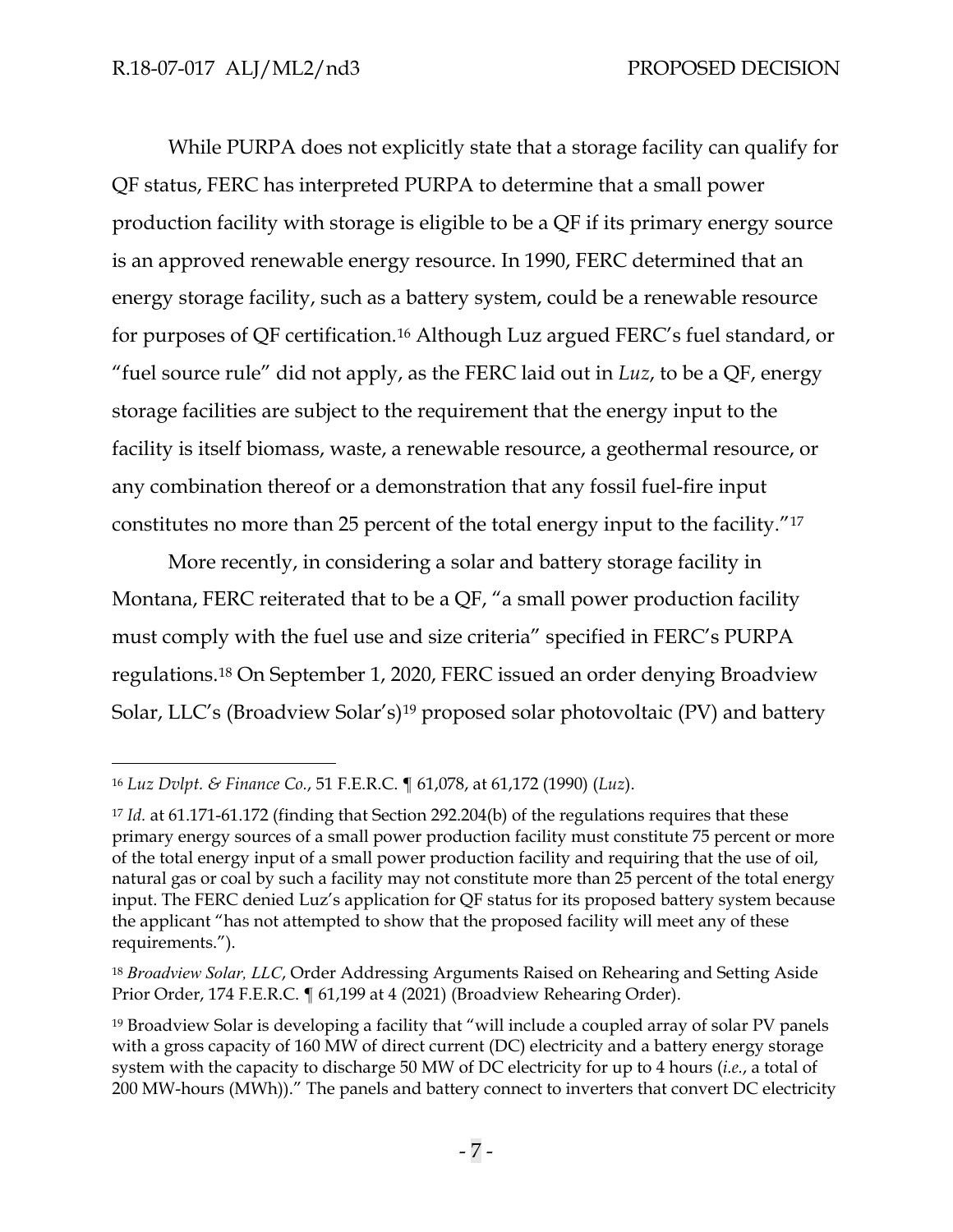storage facility status as a QF.[20](#page-10-0) However, on March 19, 2021, FERC reversed its earlier decision and issued the Broadview Rehearing Order certifying Broadview Solar as a QF.[21](#page-10-1) Although the subcomponents of the Broadview Solar facility have a nameplate capacity that exceeds the 80 MW threshold under PURPA, FERC reasoned that Broadview Solar's facility "is physically incapable of producing more than 80 MW for sale to the interconnected electric utility at any one point in time", thus meeting the size criteria allowing it to qualify for QF status.[22](#page-10-2) In the Rehearing Order, FERC clarifies that the best interpretation of a facility's power production capacity is "the amount of power that a facility is capable of safely and reliably sending to the interconnecting utility."[23](#page-10-3) On reconsideration, FERC finds that Broadview's facility is a QF because it meets the longstanding send out analysis to measure power production capacity.<sup>[24](#page-10-4)</sup>

On December 17, 2021, FERC issued an order for another solar and storage-paired facility confirming its self-certified status as a QF and finding that

to alternating current (AC) electricity, which is necessary because "without the inverters the power is not in a form that can be transmitted to the grid. Taking the inverters maximum output and deducting the facility's load and losses, the maximum net output to the electric grid "will be 80 MW." *Id. at* 5 and footnote 14.

<span id="page-10-0"></span><sup>20</sup> *Broadview Solar, LLC,* 172 F.E.R.C. ¶ 61,194 (2020) (Broadview).

<span id="page-10-1"></span><sup>21</sup> Broadview Solar, LLC, 174 FERC ¶ 61,199 (2021) (Broadview Rehearing Order).

<span id="page-10-2"></span><sup>22</sup> Broadview Rehearing Order at 23.

<span id="page-10-3"></span><sup>23</sup> *Id. at* 27, citing *Occidental Geothermal, Inc.*, 17 F.E.R.C. ¶ 61,231 (1981) (*Occidental*). Since *Occidental*, FERC determines a facility's power production capacity by looking at the facility's maximum net output or send out. *See* Broadview Rehearing Order at 7, citing *Malacha Power Project, Inc.*, 41 F.E.R.C. ¶ 61,350 (1987); *Am. Ref-Fuel Co. of Bergen Cty.*, 54 F.E.R.C. ¶ 61,287 (1991).

<span id="page-10-4"></span><sup>24</sup> *See* Broadview Rehearing Order at 32. FERC's orders on Broadview Solar's solar and storage facility's eligibility as a QF have been appealed. *See Edison Electric Institute v. FERC*, D.C. Cir. Case No. 20-1142 (consolidated with Case Nos. 21-1126, 21-1136, and 21-1149).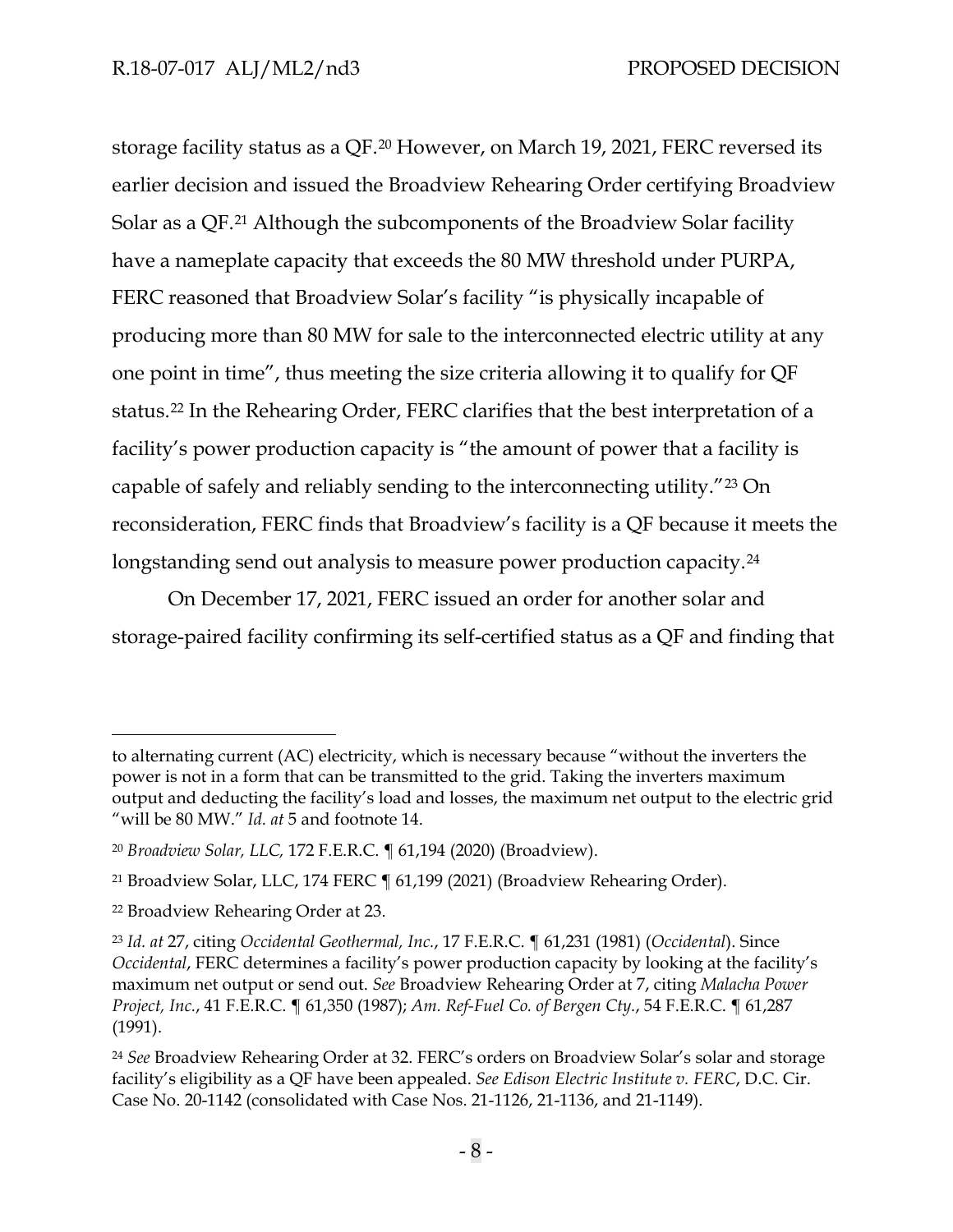the amount of energy the facility may provide to the grid is limited not to exceed

the maximum net power production capacity allowable under PURPA.[25](#page-11-1)

# <span id="page-11-0"></span>**2. Issues Before the CPUC**

The Amended Scoping Memo listed the following issues about QFs paired

with storage for Commission's consideration:

- 1. Does the current QF SOC allow for hybrid and co-located storage project eligibility without expressly including energy storage as an eligible technology?
- 2. Should QFs be prohibited from charging co-located storage with grid power and discharging under a QF SOC? If so, what proposed language would need to be included in the QF SOC?
- 3. Are other storage-specific provisions necessary in the QF SOC for hybrid and co-located storage project eligibility?
- 4. Should hybrid and co-located storage projects with a combined nameplate capacity above 20 MW be eligible for the QF SOC? If so, what additional language is necessary to limit a QF's output to 20 MW at any given time if the generator's nameplate capacity plus storage capacity exceeds 20 MW?
- 5. How should we define co-located and hybrid energy storage resources in light of recent and future developments in the CAISO Hybrid Resource Initiative?
- 6. How do co-located and hybrid energy storage impact the pricing under the QF SOC? Are there any additional pricing clarifications or modifications necessary in the QF SOC to accommodate energy storage?

<span id="page-11-1"></span><sup>25</sup> *Gallatin Power Partners, LLC*, 177 F.E.R.C. ¶ 61,181 (2021) (*Gallatin Power*) at 7, *aff'd*, Notice of Denial of Rehearing by Operation of Law, 178 F.E.R.C. ¶ 62,088 (2022). Gallatin's Shields Valley facility in Montana will have a total DC nameplate capacity of 160 MW and a battery storage system with an expected capacity of 80 MW of DC, but the facility will include inverters that result in a maximum net AC power production capacity of 80 MW. (*See Gallatin Power* at 2.)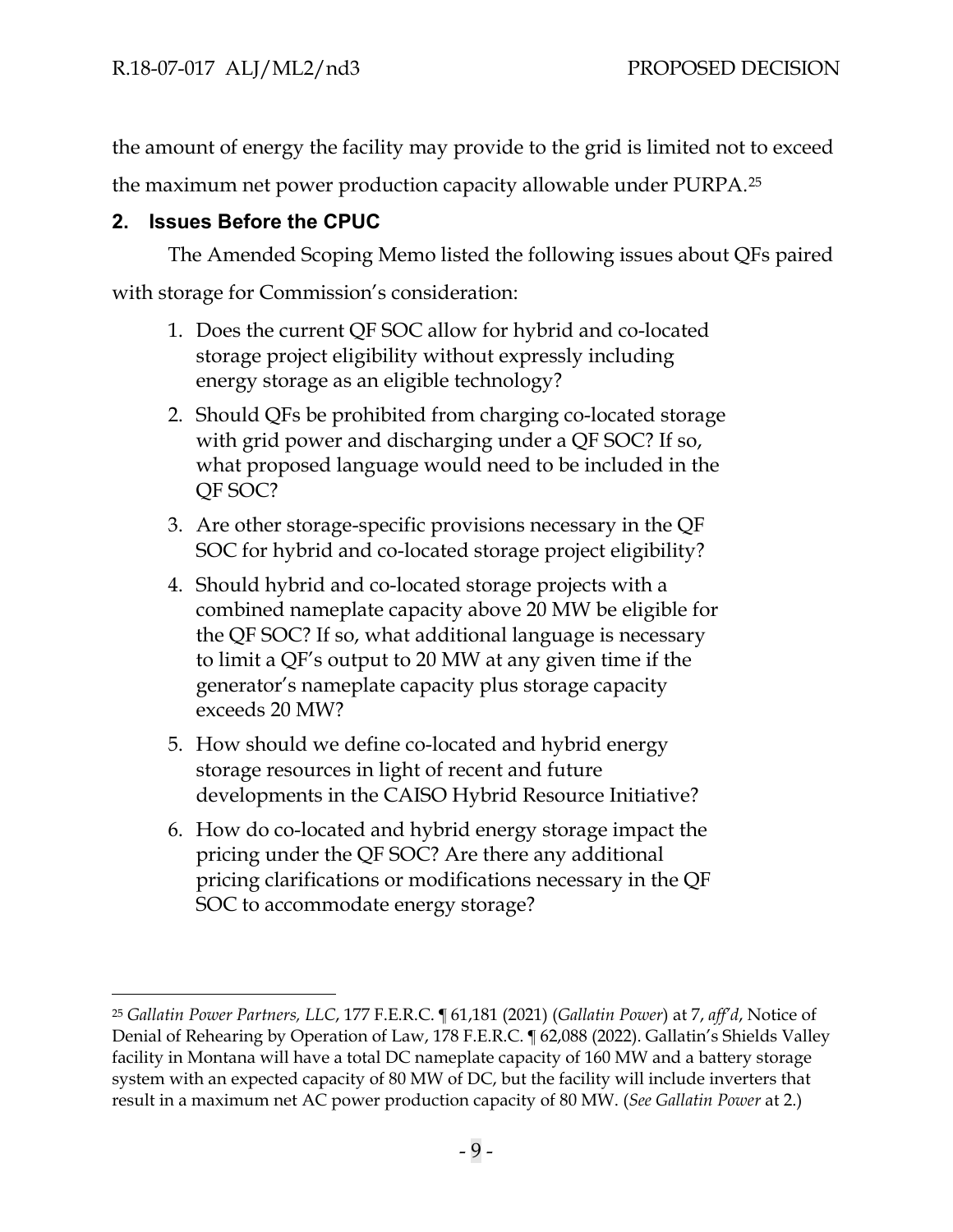#### <span id="page-12-0"></span>**3. Discussion**

Today's decision focuses on issues related to QFs paired with storage. We have reviewed the arguments made by the parties and considered all the evidence and issues that parties have raised in deciding rules for storage paired with QFs. We focused our attention on the significant points presented by each party and did not try to summarize every nuance of the parties' positions. The comments of CalWEA focused solely on the Amended Scoping Memo's first question that we are not addressing in this decision, and therefore the comments of CalWEA will not be addressed herein.

For reference we have attached the effective New QF SOC's of each IOU in Attachment 1-3.

#### <span id="page-12-1"></span>**3.1. Storage-paired QFs Are Eligible for the New QF SOC**

The Amended Scoping Memo asked whether the New QF SOC allows for hybrid and co-located storage project eligibility.

The New QF SOC shall allow eligibility for a storage-paired QF. Self-certification as a QF or certification by FERC of QF status shall remain a prerequisite for a QF to obtain the New QF SOC. Under Section 2.01(a) of existing New QF SOCs, before the contract term start date, a Seller must satisfy that it is a QF.

The Joint Parties note that solar thermal QFs with storage have existed since 1984 and that PURPA does not prohibit QFs from including energy storage technology.[26](#page-12-2) The Joint Parties contend that nothing in PURPA or any FERC order prohibits QFs from including energy storage technology.[27](#page-12-3) We agree with

<span id="page-12-2"></span><sup>26</sup> *See* Comments filed by Joint Parties on February 10, 2021 (Joint Parties Comments) at 4.

<span id="page-12-3"></span><sup>27</sup> *See* Joint Parties Comments at 4-5.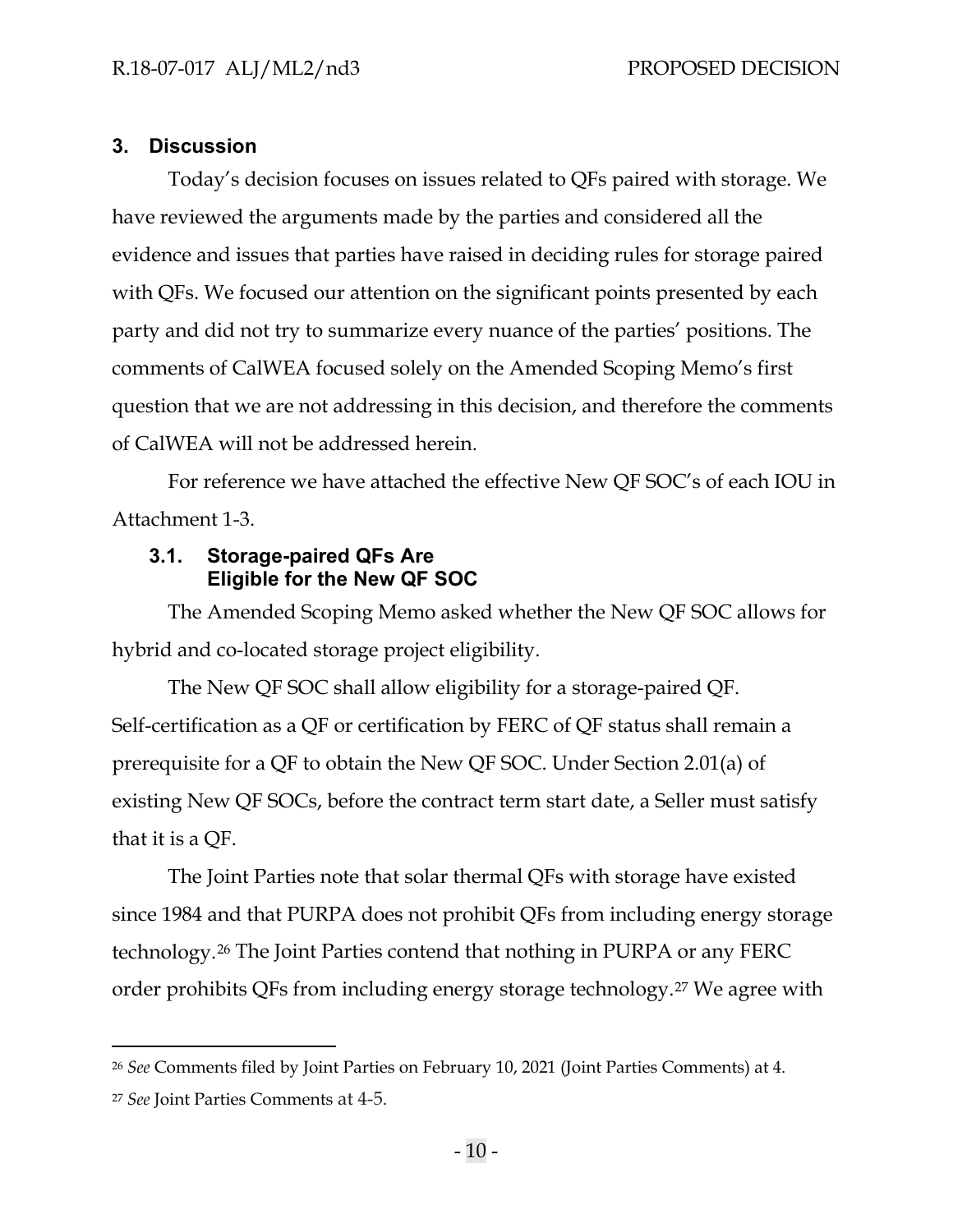the Joint Parties that FERC may permit the inclusion of a storage device charging from a qualifying renewable resource under the current federal law.[28](#page-13-0) FERC precedent described in Section 1.3 above, such as *Broadview Solar* and *Gallatin Power* demonstrates that storage-paired facilities can be QFs under federal law and thus eligible for the benefits of PURPA, namely a contract to sell power to a utility at an avoided-cost rate.[29](#page-13-1) 

We agree with the Joint Parties, the Joint IOUs, and the Cal Advocates that FERC has the exclusive authority to make QF status determinations.<sup>[30](#page-13-2)</sup>

At the time of filing comments, Cal Advocates and the Joint IOUs noted that the QF status of hybrid and co-located energy storage is unsettled and under consideration at FERC.[31](#page-13-3) Beyond the Joint Parties comments, as explained above, FERC has determined in its rehearing order on *Broadview Solar* and in *Gallatin Power* that storage paired small power production facilities are QFs. Therefore, since FERC has found facilities paired with storage to be QFs, we find Cal Advocates and the Joint IOU comments on the unresolved state of QF status at FERC to now be resolved. We issued an amended scoping memo in this proceeding to clarify the issue of QF generation paired with storage to ensure PURPA compliance. With the party comments filed on the amended scoping

<span id="page-13-0"></span><sup>28</sup> *See* Joint Parties Comments at 3.

<span id="page-13-1"></span><sup>29</sup> *See* Broadview Rehearing Order at 26.

<span id="page-13-2"></span><sup>30</sup> *See* Joint Parties Comments at 4 citing *Franklin Energy v. Idaho Power Co.*, U.S. Dist. Ct. Idaho (*Franklin Energy Storage One, LLC v. Kjellander*, 2020 U.S. Dist. LEXIS 8892, [2020 WL 265278\)](https://advance.lexis.com/api/document/collection/cases/id/5Y0S-CJ21-FC1F-M1FJ-00000-00?cite=2020%20U.S.%20Dist.%20LEXIS%208892&context=1000516); comments filed by the Joint IOUs on February 10, 2021 (Joint IOUs Comments) at 3; and comments filed by Cal Advocates on February 10, 2021 (Cal Advocates Comments) at 3, citing *Independent Energy Producers Ass'n, Inc. v. CPUC*, 36 F.3d 848, 859 (1994).

<span id="page-13-3"></span><sup>31</sup> *See* Cal Advocates Comments at 3.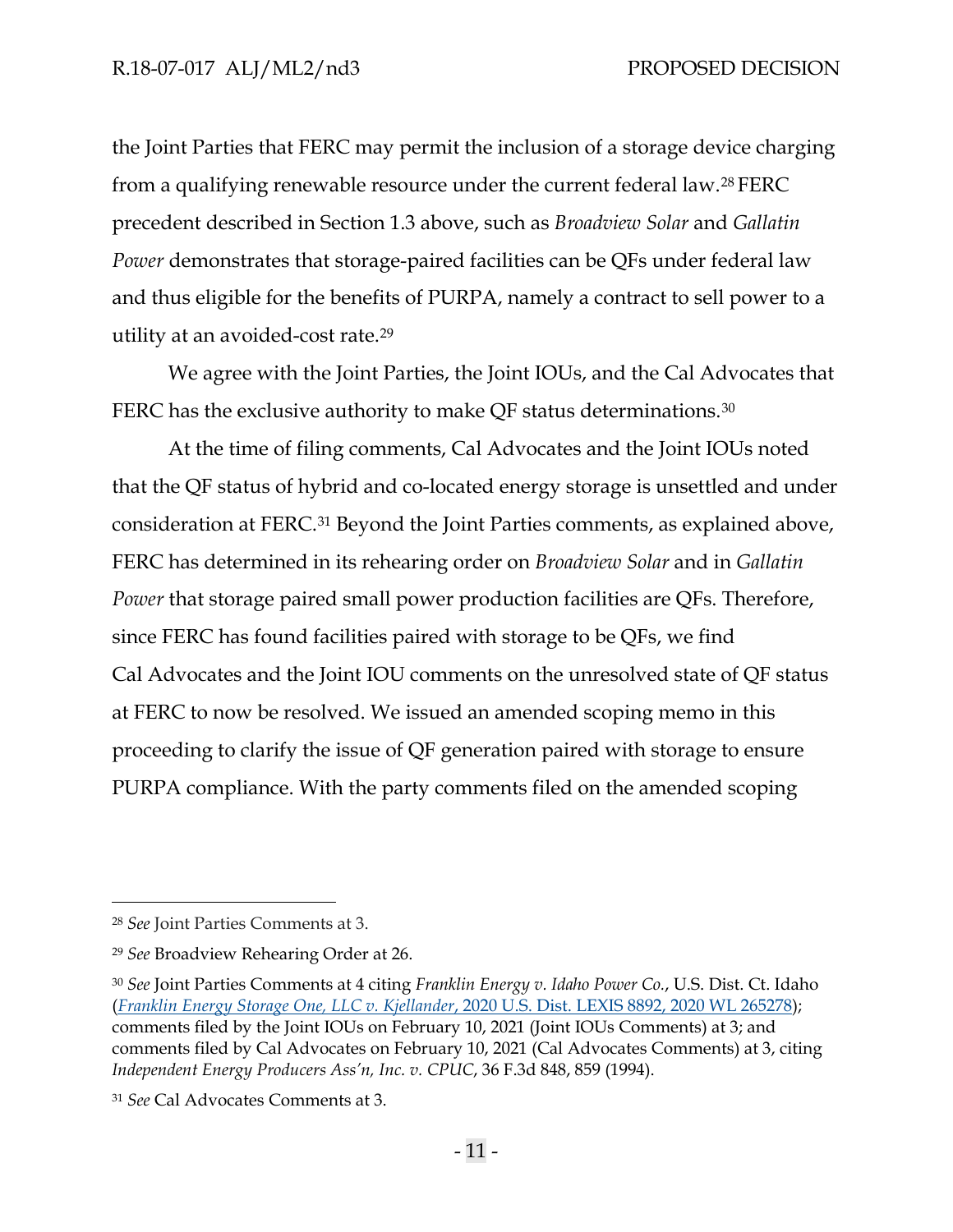memo, we do not need a briefing schedule on matters related to storage paired with QFs as suggested by the Cal Advocates.<sup>[32](#page-14-0)</sup>

The Joint IOUs want the CPUC to clarify that the New QF SOC shall only be offered to a QF that has completed its FERC certification and has no outstanding protests to such certification. They further state that the FERC has exclusive jurisdiction over QF certification. The Joint IOUs recommend only offering the New QF SOC to facilities certified by FERC as a logical rule for all QFs. The Joint IOUs state that a QF must demonstrate commercial viability (under FERC Order 872) and financial commitment pursuant to criteria determined by the state regulatory authority as a prerequisite to a QF obtaining a legally enforceable obligation.[33](#page-14-1) We decline to adopt the Joint IOUs recommendation that CPUC should set new viability and financial commitment criteria as a prerequisite to obtaining a PURPA contract because it is outside of the scope of this decision. We reiterate that terms already in the New QF SOC provide the obligations a Seller must satisfy to demonstrate that it is a QF.[34](#page-14-2)

Cal Advocates states that the New QF SOC does not allow for "hybrid and co-located energy storage facilities." GPI also states that by not allowing the IOUs' two proposed provisions in Res. E-5104, the CPUC expressly disallowed hybrid or co-located storage project eligibility.<sup>[35](#page-14-3)</sup> The proposed language in the advice letters by the IOUs in 2020 was outside of the scope of D.20-05-006. Since then, we have revised the scope of this proceeding and are now acting to

<span id="page-14-0"></span><sup>32</sup> *Id.*

<span id="page-14-1"></span><sup>33</sup> *See* Joint IOUs Comments at 3-4.

<span id="page-14-2"></span><sup>34</sup> 18 C.F.R. § 292.304(d)(3); *see* New QF SOC term Section 2.01(a) and Section 3.17, and the definition of Qualifying Facility in Exhibit A, *Definitions.* 

<span id="page-14-3"></span><sup>35</sup> *See* comments filed by GPI on February 10, 2021 (GPI Comments) at 3-4.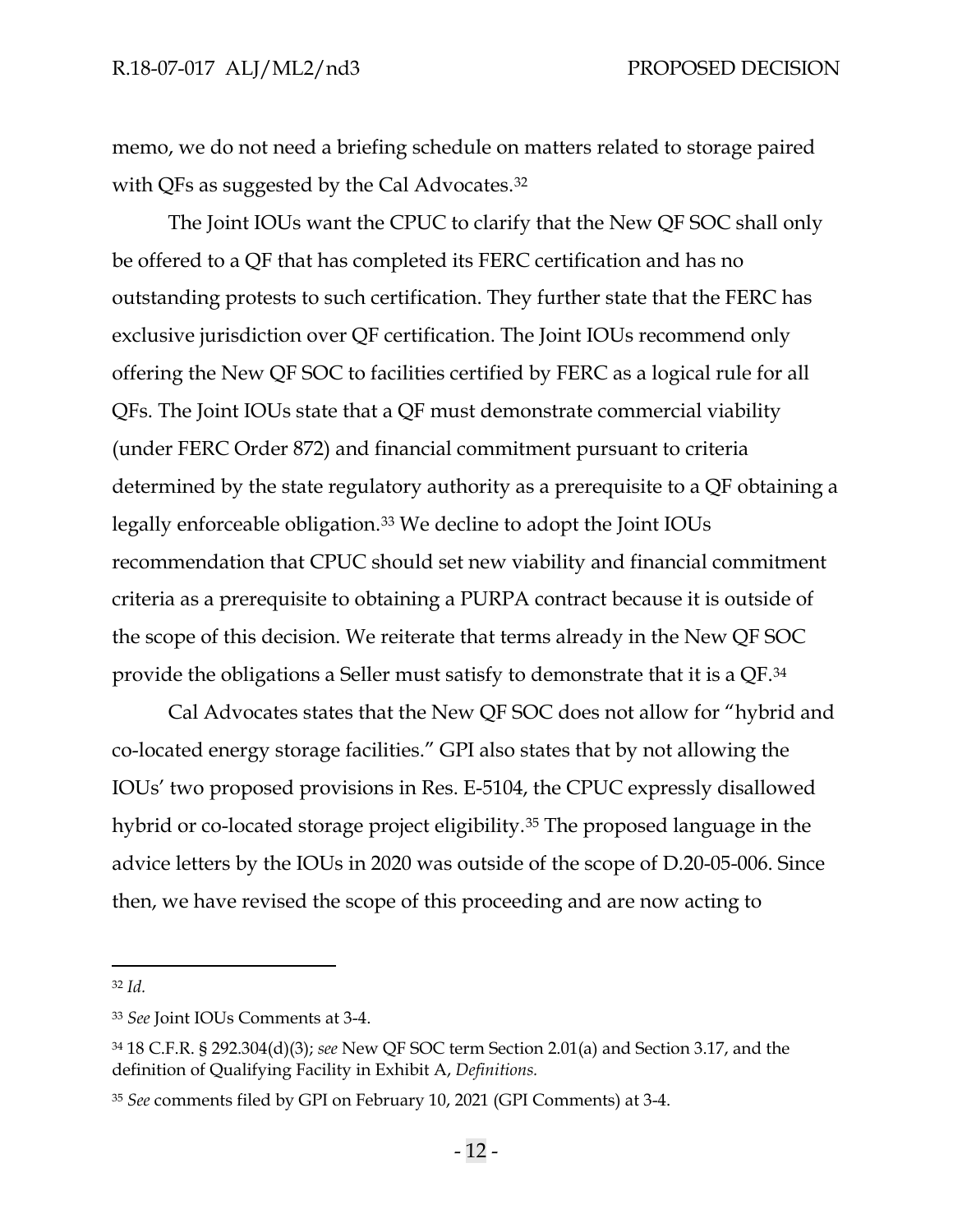expressly allow, consistent with federal law, storage-paired QFs to enter into a PURPA contract.

This proceeding aims to ensure PURPA compliance, so we reiterate that to the extent a facility is a QF, it must be eligible for the New QF SOC.

We will discuss the terms and provisions to allow for QFs paired with storage to avail themselves of the New QF SOC in the following Sections 3.2-3.6 below.

# <span id="page-15-0"></span>**3.2. Hybrid and Co-Located Storage QF Configurations Can Charge From the Grid**

The amended scoping memo asked whether QFs should be prohibited from charging co-located storage with grid power and discharging that power under the New QF SOC.

Under PURPA, the New QF SOC shall be available to QFs, including small power production facilities where the primary energy source of the facility is biomass, waste, renewable resources, geothermal resources, or any combination thereof, and 75 percent or more of the total energy input must be from these sources.[36](#page-15-1) Section 3.17(b) of the New QF SOC addresses the fuel source rule pursuant to 18 CFR Part 292, Section 292.204. Furthermore, pursuant to FERC's determination in *Luz*, energy storage facilities are subject to the same fuel use limitations as all other small power production facilities.[37](#page-15-2)

Prohibiting grid charging may not be technically or practically feasible for storage-paired QFs. We should allow some flexibility, as described below, to negotiate additional terms and provisions in a power purchase agreement to address unique configurations of a QF partly charging from the grid if such a

<span id="page-15-1"></span><sup>36</sup> D.20-05-006 at Ordering Paragraph (OP) 11; 18 C.F.R. § 292.204(b)(1).

<span id="page-15-2"></span><sup>37</sup> [51 F.E.R.C.](https://advance.lexis.com/api/document/collection/administrative-materials/id/3T1N-4YC0-001G-Y05F-00000-00?cite=%2051%20F.E.R.C.%20P61%2C078&context=1000516) | 61,078 at 61,170.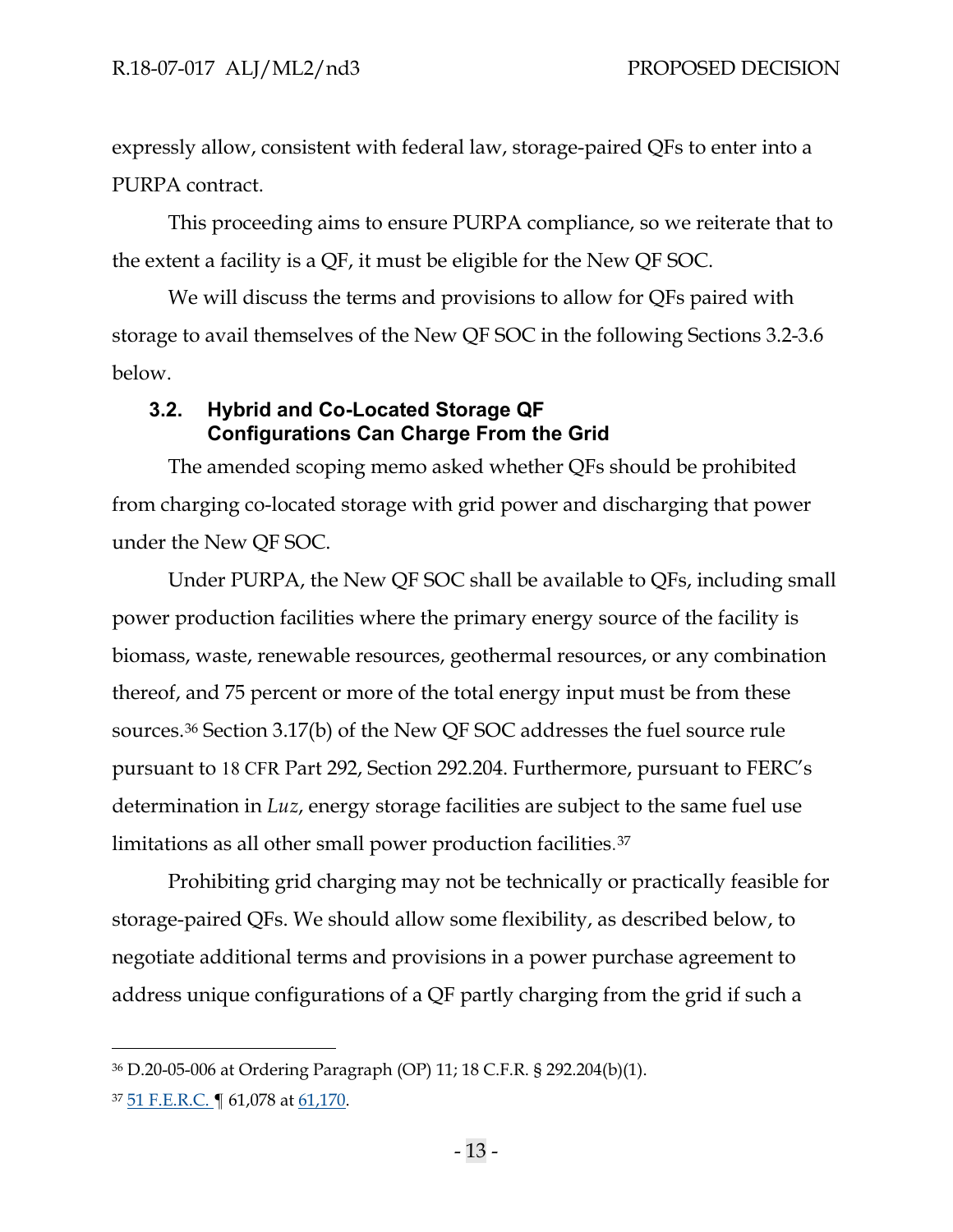configuration is allowed by FERC to qualify as a QF. The utility shall include such nonstandard agreements in a Tier 2 advice letter for CPUC's approval.

Comments filed by the Joint Parties note that storage in facilities powered by solar or wind has become ubiquitous.[38](#page-16-0) They further state that as of December 16, 2020, fifty-one percent of the capacity in the CAISO interconnection queue are solar hybrids and five percent of the capacity in the queue are wind-storage hybrids.[39](#page-16-1) We find merit in the Joint Parties' comments that PURPA has been and should continue to be an essential policy instrument to ensure the cost-effective future development of smaller renewable energy and storage projects needed as part of an increasingly more distributed, low carbon, and resilient electric system. Joint Parties' comments also refer to the complexities of metering and verifying minimum fuel-use requirements when grid charging is allowed.[40](#page-16-2) Regarding the New QF SOC language, we agree with the Joint Parties that for storage-paired QFs charging exclusively from the onsite eligible generation, the language initially proposed by the IOUs in Section 9.02(j) and Section 9.04(i) would be helpful.[41](#page-16-3)

The Joint IOUs contend that the New QF SOC be available only to energy storage-paired QFs that charge solely from renewable resources. They further state that if energy storage paired QF designed to charge from the grid partially is certified by FERC and is eligible for a QF contract, the Joint IOUs should be

<span id="page-16-3"></span><sup>41</sup> *Id.* 

<span id="page-16-0"></span><sup>38</sup> *See* Joint Parties Comments at 2.

<span id="page-16-1"></span><sup>39</sup> *Id.*

<span id="page-16-2"></span><sup>40</sup> *See* Joint Parties Comments at 5.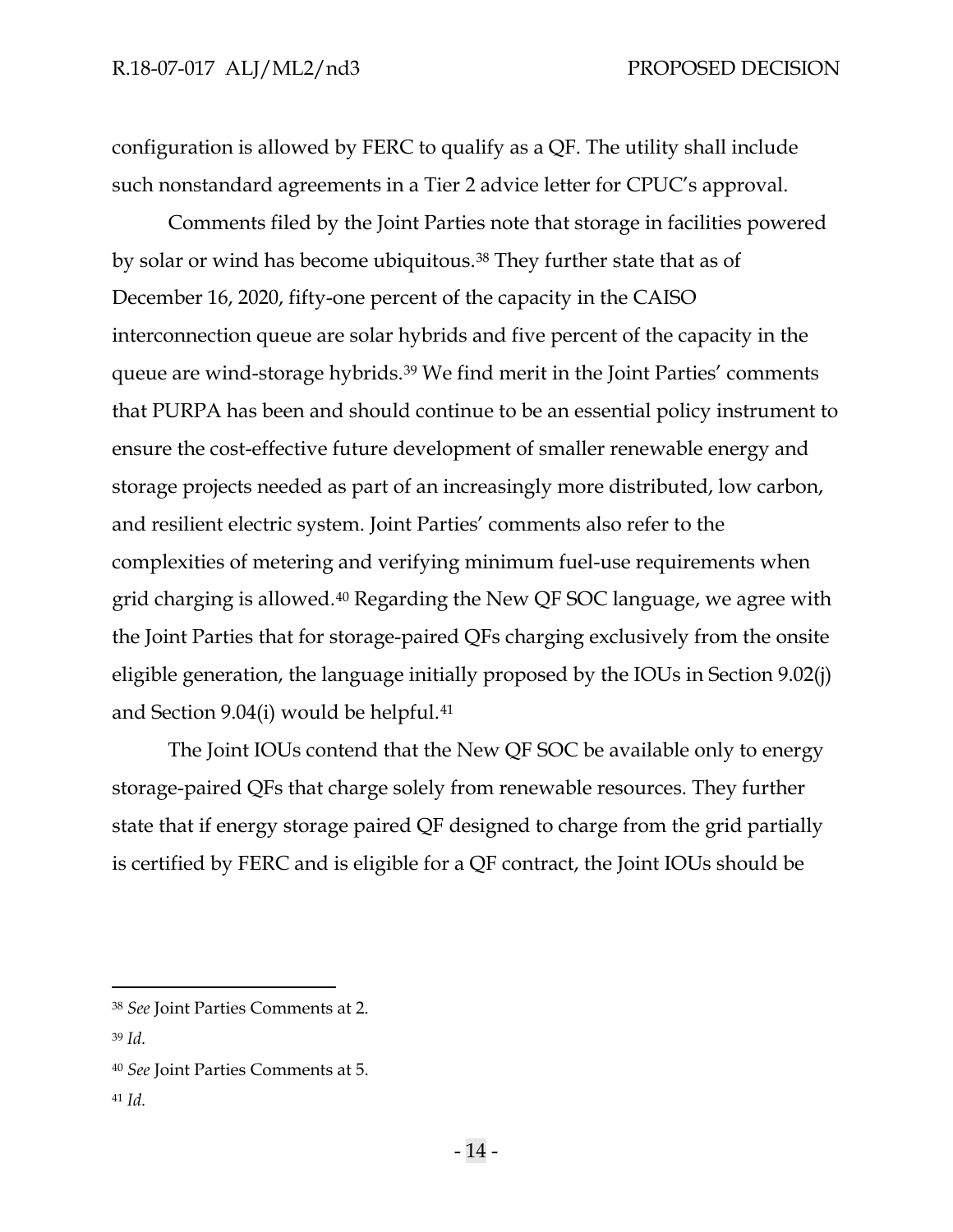allowed to file a Tier 2 advice letter for CPUC's approval of its negotiated revisions to the New QF SOC to address the specific circumstances of that QF.[42](#page-17-0)

We find it reasonable to use a revised New QF SOC, including the IOUs' proposed language for Section 9.02(j) and Section 9.04(i) when contracting with storage-paired QFs that charge solely from eligible onsite resources reasonable, and no other additional terms are necessary. The Joint IOU proposal to submit a Tier 2 Advice Letter for contracts that may include certain negotiated terms is reasonable only in instances where it allows parties to achieve a PURPA power purchase agreement that appropriately addresses and negotiates the contractual issues raised by a partially-grid charged energy storage system.

The Joint IOUs state that New QF SOC prohibits eligible QFs from charging from the grid[.43](#page-17-1) The Joint IOUs argue that in Section 9.03 of the existing New QF SOC and the QF Settlement SOC (negotiated in 2009-2010 and forms the basis of the New QF SOC), both require that any small power production (*i.e.*, renewable) QF not only be a QF but also qualify and be certified by the California Energy Commission as an Eligible Renewable Energy Resource (ERR) as defined under Public Utilities Code Section 399.12.[44](#page-17-2) We remind the Joint IOUs that the eligible renewable resources language is Renewables Portfolio Standard program language. It does not control the contract language here where this proceeding is about ensuring compliance with PURPA, a federal law for the sale of wholesale power. The scenario stated by the Joint IOUs may be applicable wherein generation from a QF will also be used for compliance in the

<span id="page-17-0"></span><sup>42</sup> *See* Joint IOU Comments at 4-5.

<span id="page-17-1"></span><sup>43</sup> *See* Joint IOU Comments at 4.

<span id="page-17-2"></span><sup>44</sup> *Id.;* Section 9.03 of the SOC refers to Additional Representations, Warranties, and Covenants Applicable to Renewable Small Power Production Facilities.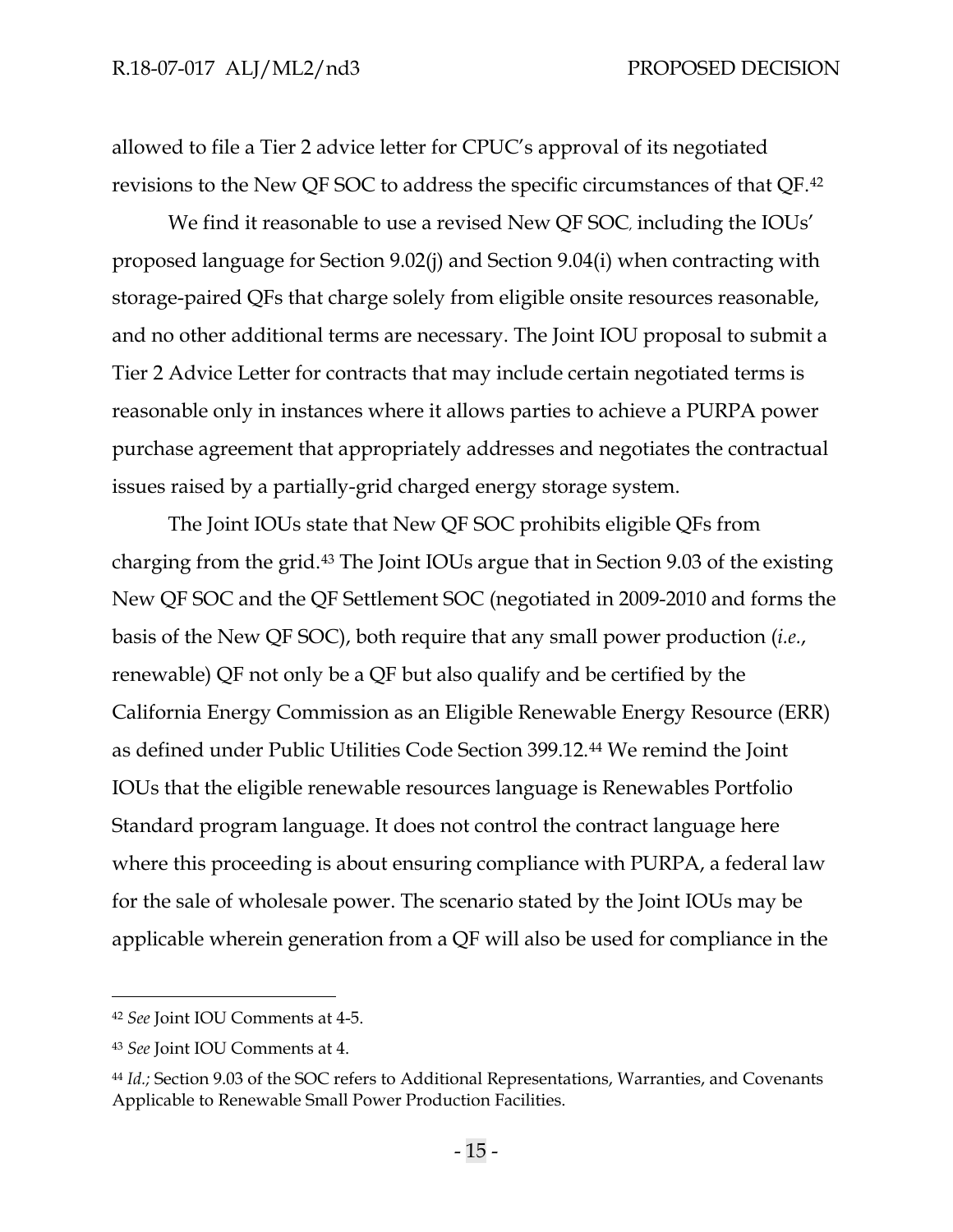RPS program, but not every PURPA contract is an RPS eligible contract. We do not approve a contract term that requires a QF to certify as an ERR to participate in the PURPA program.

FERC determines fuel use rules, and we agree with the Cal Advocates that if the QF cannot meet the 75 percent qualifying fuel requirement, it should be prohibited from selling energy pursuant to a PURPA contract.[45](#page-18-0) Following the precedent of *Luz*, we do not expect that such a facility could be a QF under federal law but whether or not a generator is a QF is a question for FERC. Cal Advocates states that additional control systems or operational constraints on charging would be necessary to ensure that charging of the energy storage does not occur in excess of the onsite generation.<sup>[46](#page-18-1)</sup> Cal Advocates further states that under CAISO rules, prohibiting grid charging may not be technically or practically feasible for a co-located system that provides ancillary services to the grid. Cal Advocates states that CAISO has independent control of energy storage through a separate CAISO resource identification (Resource ID) for co-located systems, and it could direct the storage resource to charge from the grid to maintain the minimum state of charge requirement if there is not sufficient onsite generation to do so.[47](#page-18-2) Cal Advocates did not propose language to include in the QF SOC, and we find that no additional terms beyond those authorized above are necessary for a storage-paired QF that will charge only from the paired generation.

<span id="page-18-0"></span><sup>45</sup> *See* Cal Advocates Comments at 4.

<span id="page-18-1"></span><sup>46</sup> *Id.*

<span id="page-18-2"></span><sup>47</sup> *See* Cal Advocates Comments at 4-5.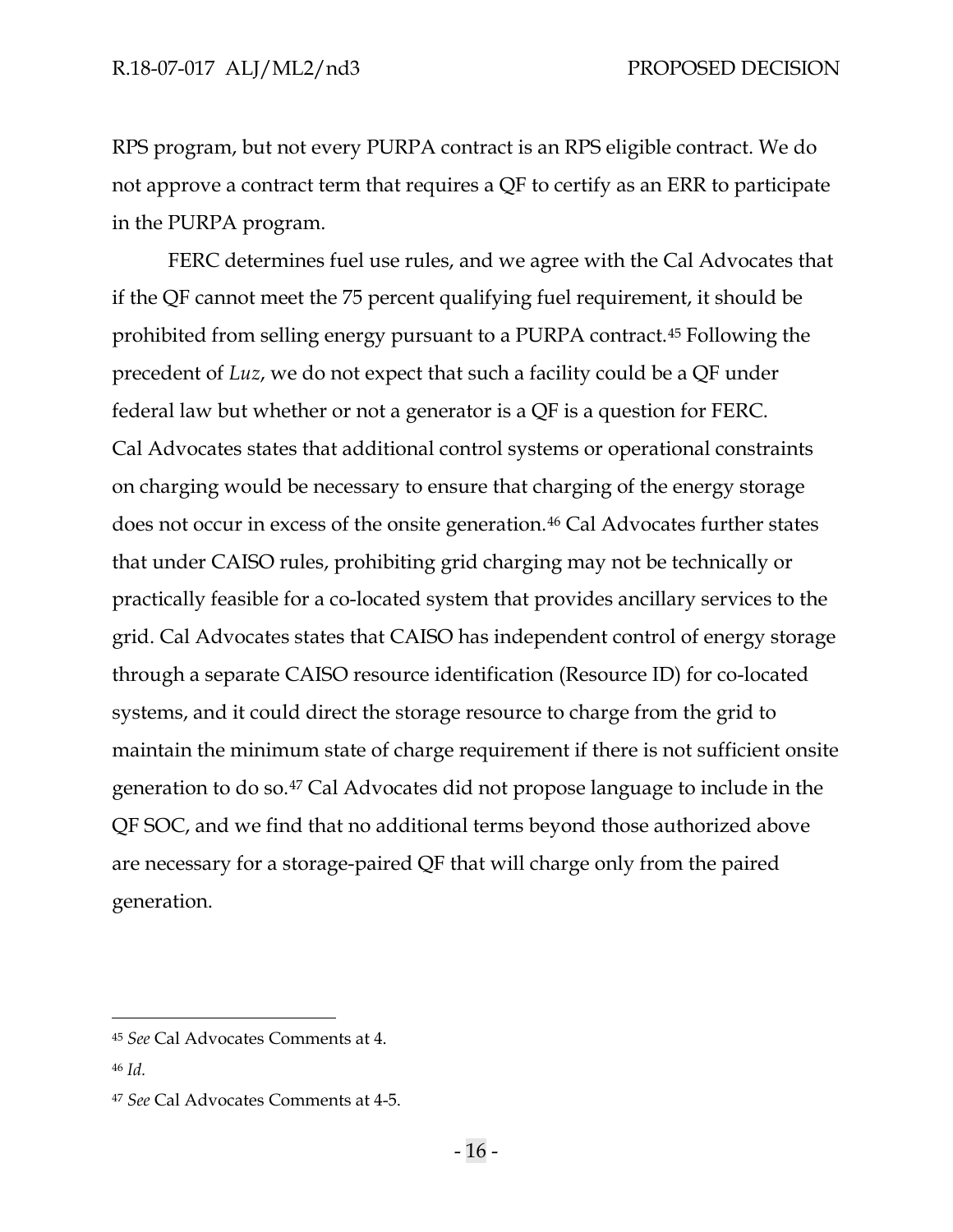# <span id="page-19-0"></span>**3.3. Adopting Storage-Specific Provisions and Specific Terms and Conditions for the New QF SOC**

The amended scoping memo asked whether other storage-specific provisions are necessary in the QF SOC for hybrid and co-located storage project eligibility.

We recognize the concern about grid charging highlighted by the parties. It is reasonable to offer two options to allow greater and easier market participation for storage-paired QFs.

# **Option I for Storage-Paired QFs Charging Solely from the Onsite**

**Eligible Paired Generation:** Under the first option, as discussed in Section 3.2 of this decision, we adopt two additional sections for the New QF SOC applicable to energy storage-paired QFs that solely charge from the onsite eligible paired generation. The New QF SOC shall add Section 9.02(j) as a Seller covenant that it will not cause energy from the CAISO-controlled grid to be stored by the Project and Section 9.04(i) that will require Sellers to indemnify Buyer for any costs related to withdrawals of energy from the CAISO-controlled grid.

The revised New QF SOC shall include the two additional provisions proposed by the IOUs for storage-paired QFs that will solely charge from the renewable resource. Thus, the New QF SOC shall include the following language:

- Section 9.02(j): Throughout the Term, Seller shall not cause any energy from the Transmission Provider's electrical system or the CAISO Controlled Grid to be stored by the Project or any hybrid or co-located storage facility associated with the Project.
- Section 9.04(i): Seller shall defend, save harmless, and indemnify Buyer against any cost or charges, including any CAISO Charges, associated with withdrawals of energy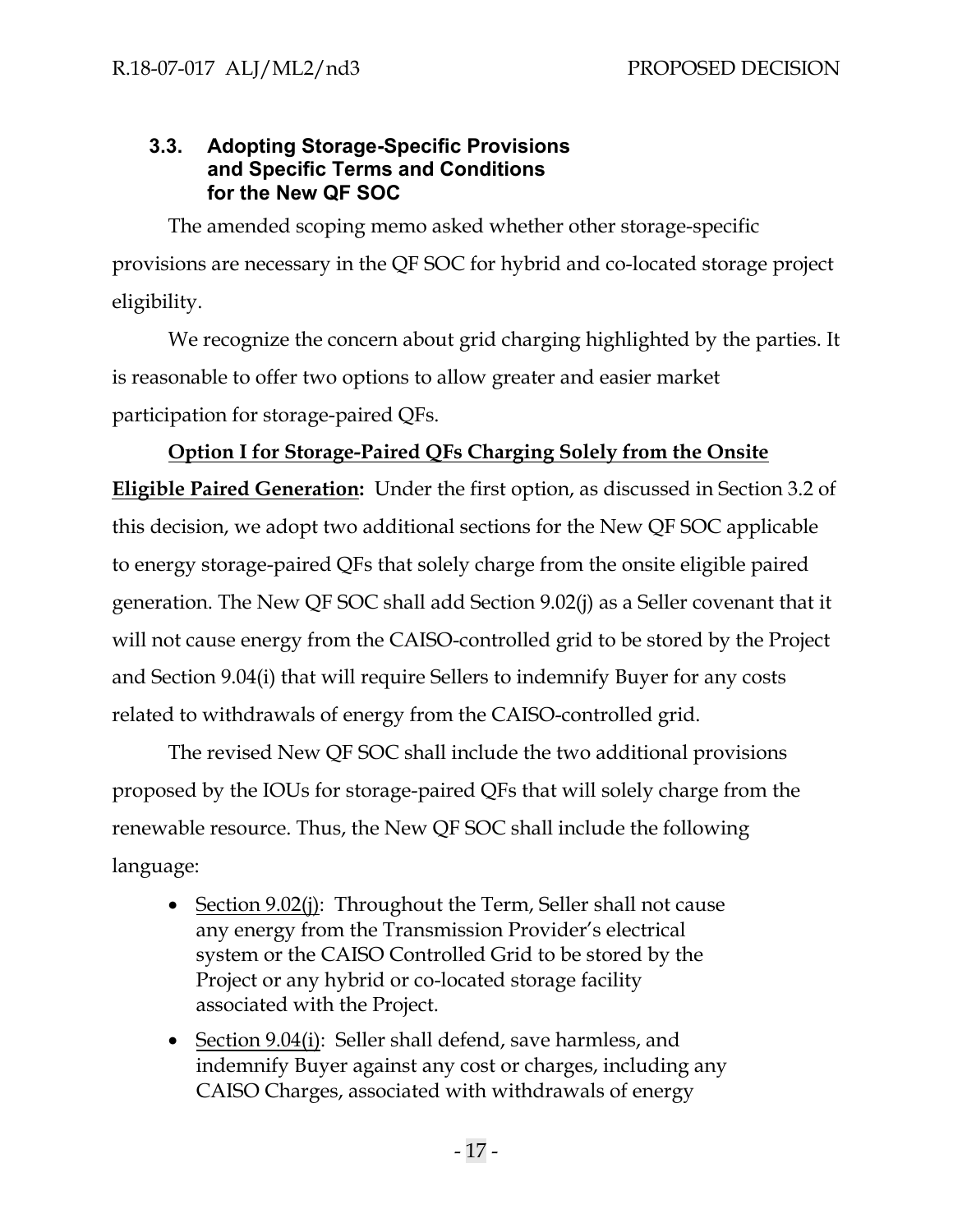from the Transmission Provider's electrical system or the CAISO Controlled Grid to be stored by the Project or any hybrid or co-located storage facility associated with the Project.

Within 15 days of the issuance of this decision, the three IOUs shall submit a Tier 1 Advice Letter each with their revised New QF SOC, including a redline version comparing the new contract with the superseded prior contract. We continue to not require advice letter filings from the IOUs each time they sign a power purchase contract using the revised New QF SOC.

**Option II for Storage-Paired QFs Charging From the Grid:** Regarding storage-paired QFs charging from the grid, the Joint IOUs propose bilaterally negotiating additional terms to their power purchase agreement to address storage-paired QF configuration. The Joint IOUs propose a list of provisions that may vary between contracts, such as RPS accounting, treatment of pricing for discharged power from the grid, metering, scheduling obligations, variable energy resource forecasts requirements, and state of charge provisions. The Joint IOUs further state that additional contract terms may be necessary to accommodate CAISO' scheduling requirements but do not provide supporting information. The Joint IOUs propose to submit a nonstandard contract via a Tier 2 Advice Letter for CPUC approval.

Among the additional provisions listed by the Joint IOUs, we find it reasonable to allow negotiations on provisions addressing metering and scheduling obligations. Scheduling obligations are outlined in Section 2.01, and metering provisions are listed under Section 3.08 of the New QF SOC. Moreover, storage adds discharge capabilities that may need to be addressed in the scheduling provisions. Additionally, storage-paired QF configurations may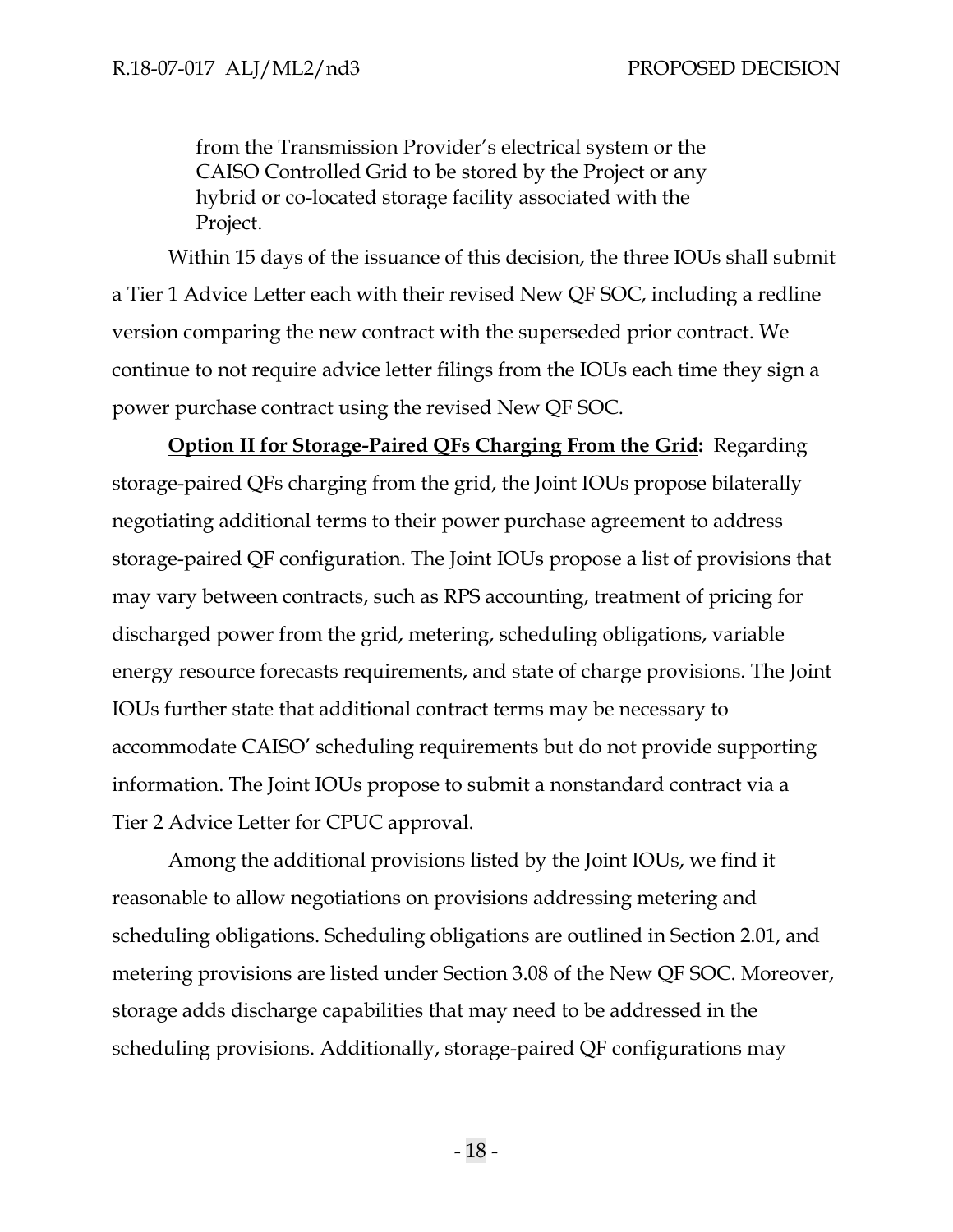require negotiations of metering provisions to ensure compliance with energy output requirements.

However, the remaining provisions of the New QF SOC do not need further modifications for storage-paired QFs charging from the grid. For example, the existing forecasting requirement terms in the New QF SOC already account for a project's generation technology and organizational structure, eliminating the need to negotiate variable energy resource forecasts further to create a storage-specific QF SOC for storage-paired QFs charging from the grid. The New QF SOC also provides flexibility on RPS accounting for facilities that are non-RPS; therefore, no additional provisions are required to negotiate this specific term for storage-paired QF charging from the grid. Regarding negotiating pricing treatment for a storage-paired QF's discharged power from the grid, the price of power from a QF is not resource specific. Under PURPA the purchasing utility pays the avoided cost, which factors in the energy available from at a certain location to fairly compensate the QF. Therefore, we do not authorize negotiating these provisions for storage-paired QFs charging from the grid.

In conclusion, for storage-paired QF charging from the grid, we authorize the IOUs to enter into bilateral agreements to negotiate and modify metering and scheduling provisions of the New QF SOC. Since these small production facilities are configured differently than storage-paired QFs not charging from the grid, it is also suitable for the nonstandard contract to remove Section 9.02(j) and Section 9.04(i). The IOU entering the modified contract shall submit the nonstandard contract for CPUC approval through a Tier 2 Advice Letter.

**Other Provisions:** Cal Advocates states that hybrid and co-located energy storage facilities that charge from the grid could exceed 25 percent of charging

- 19 -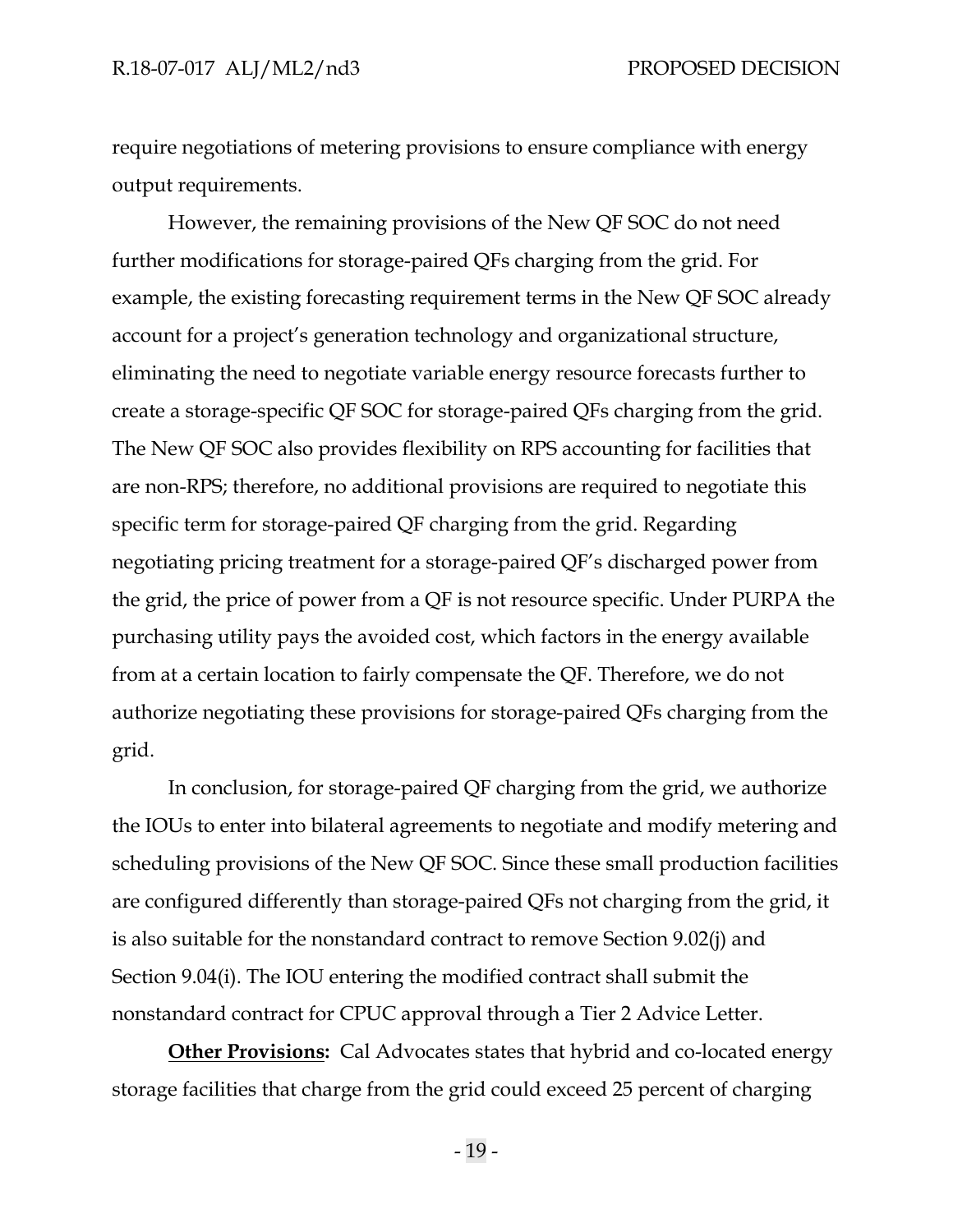energy input from fossil resources, which is inconsistent with PURPA.[48](#page-22-0) Cal Advocates proposes using ex-post metrics based upon CAISO settlement data for monitoring and verification to prevent this. However, such a metric would only be for monitoring purposes. We do not require this because a QF must comply with the fuel use criteria specified in the PURPA rules or have a FERC order waiving the operating and fuel use standards, and the existing SOC terms discussed above are adequate to ensure this.[49](#page-22-1)

We decline to adopt GPI's recommendation on adopting provisions related to Rule 21 of the Commission's Rules of Practice and Procedure, wholesale, and CAISO tariffs because they are not necessary to implement this decision.[50](#page-22-2)

GPI states that a revenue meter is needed to track two-way power flows.<sup>[51](#page-22-3)</sup> It further states that energy storage should be able to charge from the grid if desired but that power should not be sent back to the grid for compensation under the SOC.[52](#page-22-4) GPI did not propose any specific language needed in the QF SOC. GPI's position ignores that federal law determines what type of generation facility is a QF, including the fuel source rule and FERC's ability to waive that rule. As explained above, the existing SOC requirement for QF certification is sufficient to address this.

The Joint Parties do not offer recommendations on the issue of whether storage-specific provisions are necessary for the QF SOC for hybrid and co-located storage project eligibility. Instead, they recommend expanding the

- <span id="page-22-3"></span><sup>51</sup> *Id.*
- <span id="page-22-4"></span><sup>52</sup> *Id.*

<span id="page-22-0"></span><sup>48</sup> *See* Cal Advocates Comments at 5.

<span id="page-22-1"></span><sup>49</sup> New QF SOC Section 3.17.

<span id="page-22-2"></span><sup>50</sup> *See* GPI Comments at 4.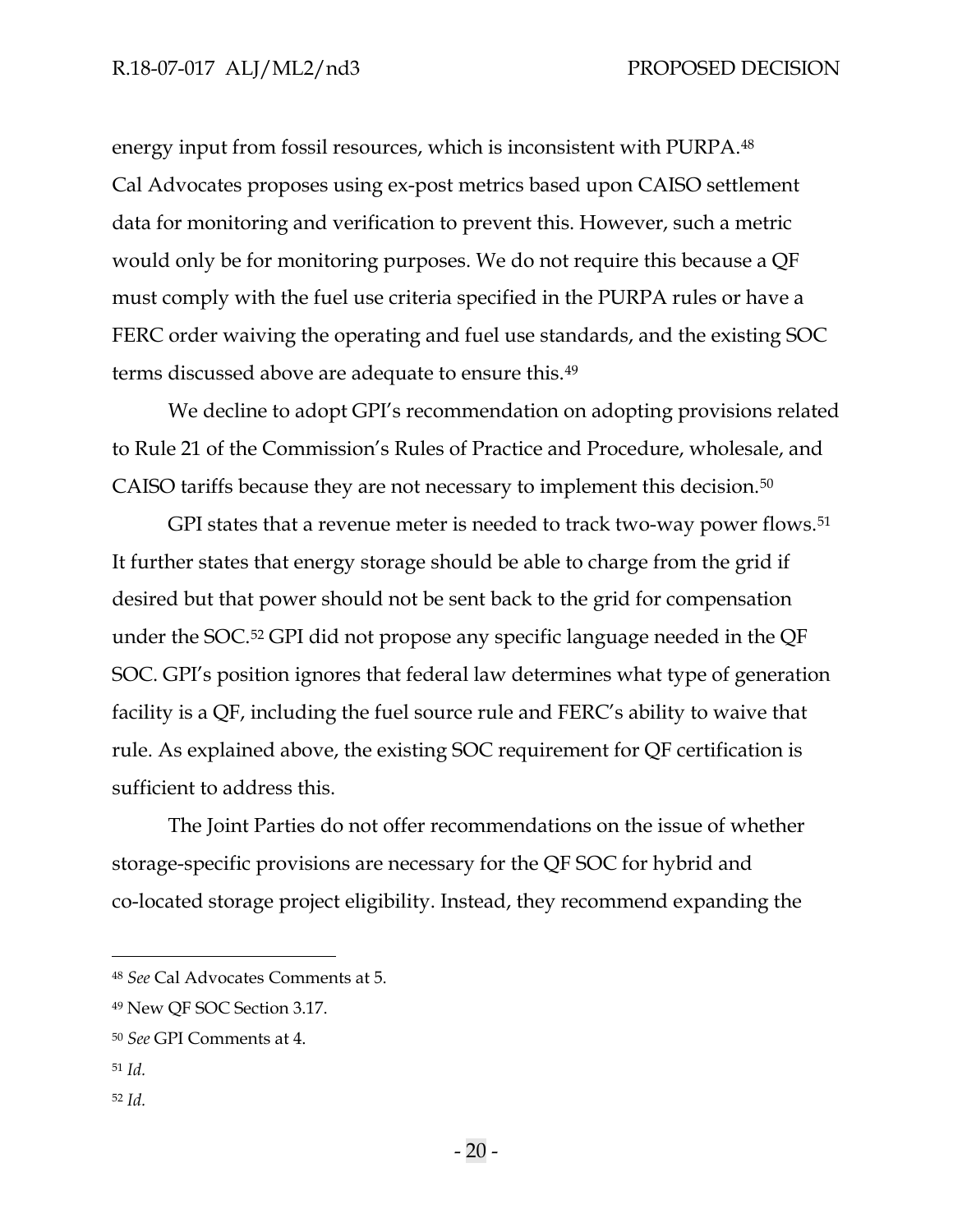scope of the proceeding to consider the opportunity to pair new qualifying renewable energy facilities with existing standalone storage projects and discuss how resource adequacy capacity payments and counting applies to hybrid and co-located projects. We decline to adopt the Joint Parties recommendation at this time because no federal regulations have changed that require the Commission to address these issues to ensure compliance with PURPA.

# <span id="page-23-0"></span>**3.4. Hybrid and Co-Located Storage Projects With a Combined Nameplate Capacity Above 20 MW Are Eligible for the New QF SOC as Long as They Meet the Federal Requirements of Net Power Production Capacity at the Point of Interconnection**

The fifth question in the amended scoping memo asked if a hybrid and co-located facility with a nameplate capacity greater than 20 MW should be eligible for the New QF SOC, and parties were also asked to recommend additional language in case the output exceeded the 20 MW limit.

As explained above in Section 1.3, with FERC's order in *Gallatin Power* and its *Broadview Solar* rehearing order, FERC has determined that an eligible generating facility paired with storage that limits the net power production capacity at the point of interconnection to the mandatory purchase obligation is a QF.[53](#page-23-1)

The Joint Parties state that if the project point of interconnection is limited to 20 MW, then the amount of power that can be exported at any interval will not exceed 20 MW.[54](#page-23-2) They further state that the additive capacity of the QF generator

<span id="page-23-1"></span><sup>53</sup> FERC has authorized termination of the mandatory purchase obligations of PG&E, SDG&E, and SoCal Edison pursuant to Section 210(m)(1)(C) of PURPA for QFs with a net capacity in excess of 20 MW. 135 F.E.R.C. ¶ 61,234 (2011).

<span id="page-23-2"></span><sup>54</sup> *See* Joint Parties Comments at 6.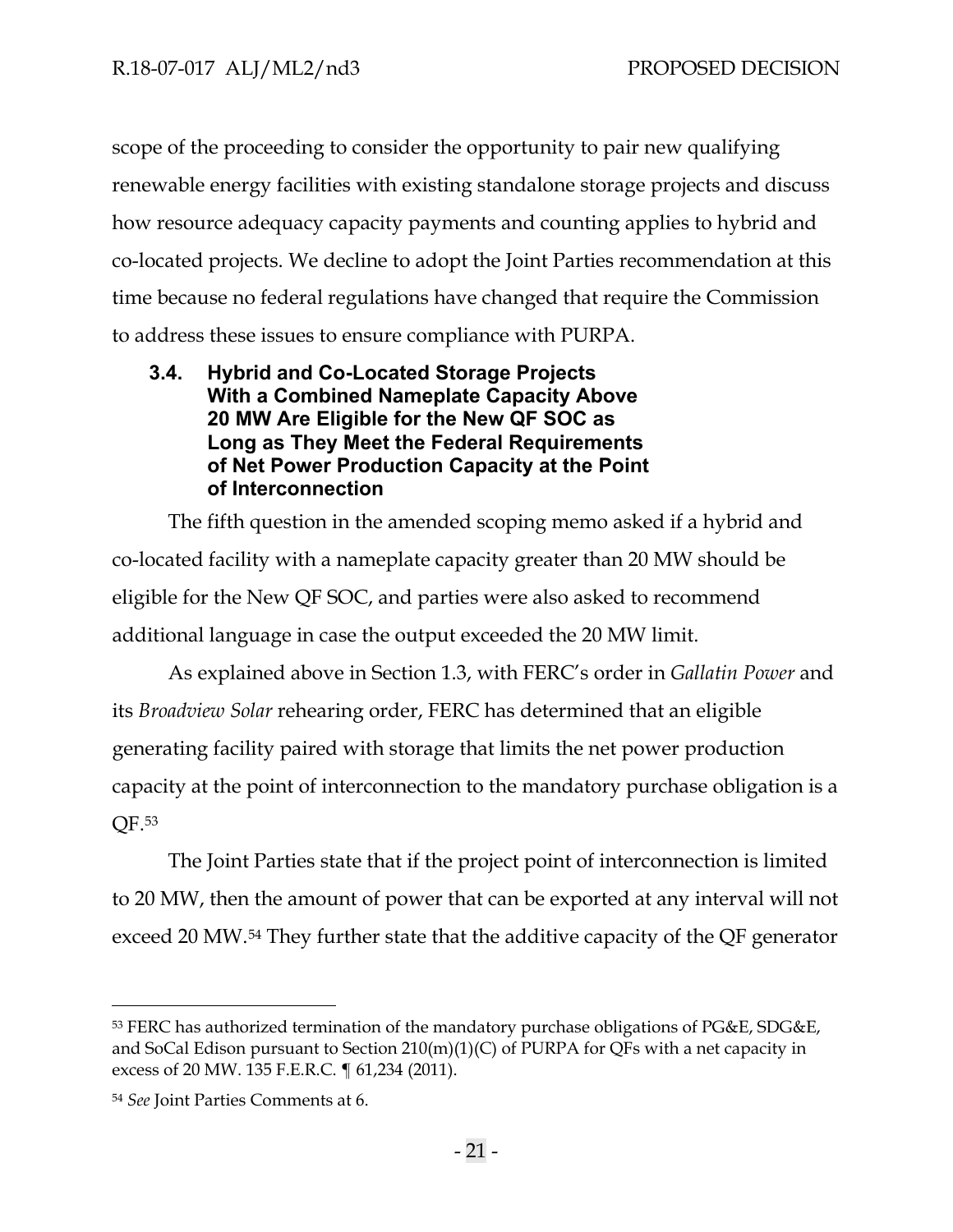and storage components is not relevant in this context where standard offer contract eligibility is tied to the nameplate capacity of the QF generator being 20 MW or less, where storage merely shifts energy deliveries to different times of the day.[55](#page-24-0) The Joint Parties argue that so long as the fuel-use requirements are met for energy storage resources paired with QF generators, size limitations for the storage component may not be necessary.

Cal Advocates states that a hybrid system larger than 20 MW could qualify as QFs provided they have interconnection limits of 20 MW.[56](#page-24-1) Cal Advocates argue that upon inclusion of hybrid and co-located energy storage facilities as QFs, co-located resources with a combined CAISO Master File[57](#page-24-2) capacity under 20 MW, or an Aggregate Capability Constraint<sup>[58](#page-24-3)</sup> limited to 20 MW, may be eligible for QF status.[59](#page-24-4) They further argue that the combined CAISO Master File capacity or the Aggregated Capability Constraint will reflect the CAISO interconnection limit for the resource to ensure that generation export to the grid is limited to an instantaneous 20 MW.[60](#page-24-5)

We agree with the Joint Parties and Cal Advocates that the nameplate capacity of components of the QF is not relevant to the 20 MW cap on the overall project capacity. As long as the generator paired with storage is a QF under

<span id="page-24-0"></span><sup>55</sup> *Id.*

<span id="page-24-1"></span><sup>56</sup> *See* Cal Advocates Comments at 7.

<span id="page-24-2"></span><sup>57</sup> The CAISO Master File contains static data that reflects the operating characteristics of resources that participate in California ISO markets. California ISO Business Practice Manual for Definitions and Acronyms at 70.

<span id="page-24-3"></span><sup>&</sup>lt;sup>58</sup> The Aggregate Capability Constraint limits the simultaneous grid export of energy and ancillary services from two or more resources. California Independent System Operator Hybrid Resources Final Proposal, October 5, 2020 at 14.

<span id="page-24-4"></span><sup>59</sup> Cal Advocates Comments at 7.

<span id="page-24-5"></span><sup>60</sup> *Id.*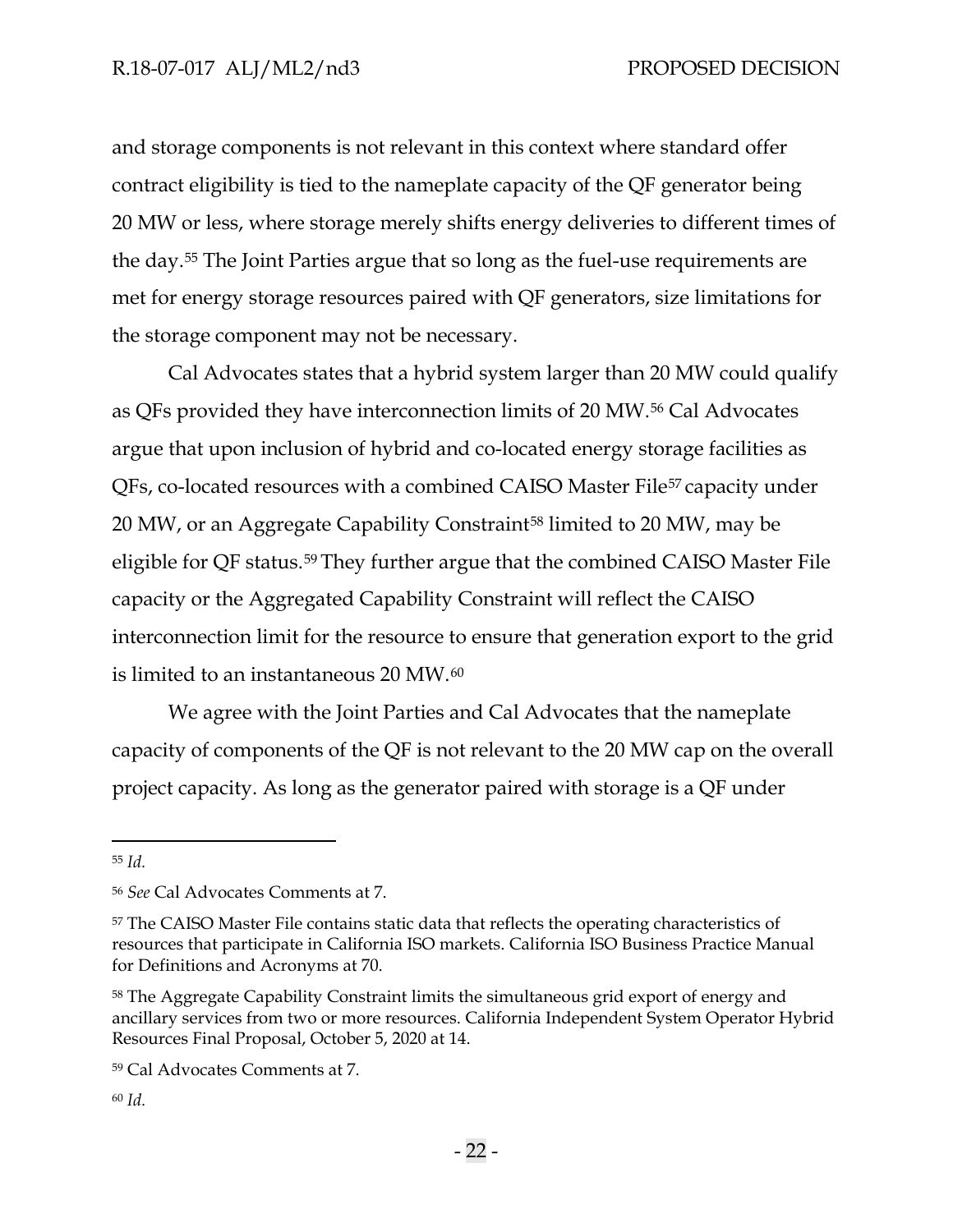federal law, which limits the net power production capacity at the point of interconnection to 20 MW, it should be allowed to enter into a New QF SOC.

The Joint IOUs state that they currently have no obligation to purchase from QFs greater than 20 MW.[61](#page-25-0) FERC has relieved the IOUs from the PURPA requirement to enter into new commitments or contracts to purchase electric energy and capacity from QFs with *net capacity* above 20 MW on a service territory-wide basis for the IOUs under the control of CAISO. FERC did not authorize limiting power purchase agreements based on the gross production capacity of the QF. The Joint IOUs' argument that how FERC measures maximum net power production capacity is in flux given the appeal of FERC's initial ruling on this subject (Broadview Solar Order) is now resolved as FERC granted Broadview Solar, with a gross capacity higher than the net production capacity of 80 MW limit, a QF status. Correspondingly, we do not see a reason to deny approval for a QF with a nameplate capacity higher than 20 MW, to enter into a contract for a New QF SOC or a bi-lateral contract if charging from the grid when the net capacity at the point of interconnection is limited to 20 MW.

GPI supports that facilities with a nameplate capacity above 20 MW should be eligible for the New QF SOC. GPI further states that the 20 MW limit should be a real-time limit and an annual limit. GPI recommends language: "Applicants may not exceed 105% of 20 MW discharged hourly to the grid for compensation and may not exceed 100% of the maximum contracted capacity on an annual average." While FERC sets the wholesale price of power for any facility other than a QF, what GPI is asking for would allow facilities with 105 percent of the cap to inject power at the point of interconnection, which is

<span id="page-25-0"></span><sup>61</sup> Joint IOU Comments at 13.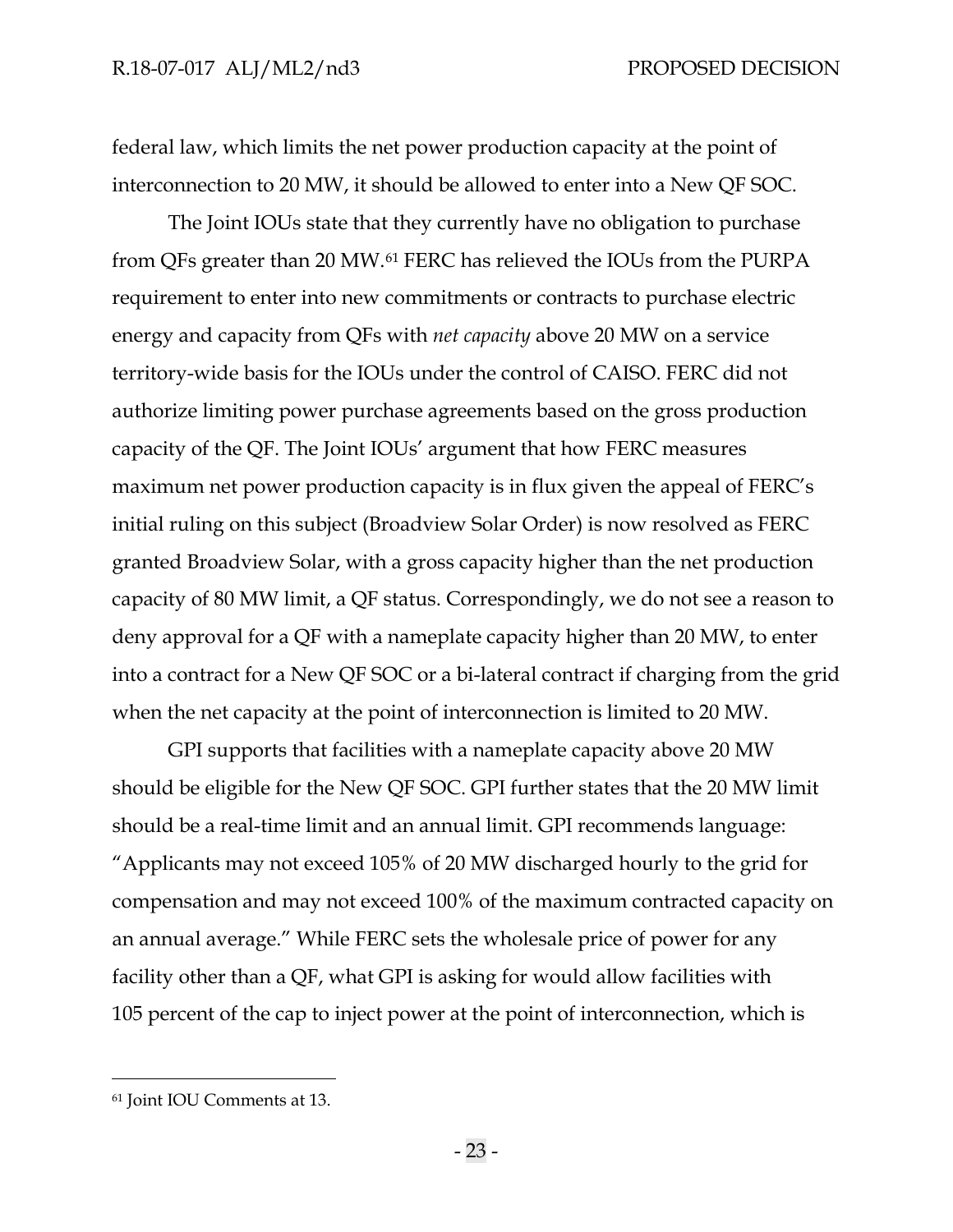more than the must-purchase obligation of 20 MW. According to GPI, such a facility would discharge electricity on an hourly basis under the New QF SOC so long as, over the course of a year, they average out to only supplying 20 MW at a time. We find no basis in law for this approach, and FERC hasn't been confronted with this scenario. According to FERC, a QF is a facility paired with storage that is physically prevented from supplying more than the must-purchase obligation to the grid.[62](#page-26-1) In GPI's scenario, the facility could be supplying more than 105 percent of the cap. Because such a facility is likely not a QF under federal law, the CPUC cannot set the price under PURPA for such a sale or allow the use of the New QF SOC for a facility providing power above the must-purchase obligation.<sup>[63](#page-26-2)</sup> The New QF SOC adopted in D.20-05-006 remains available only to QFs of 20 MW or less.[64](#page-26-3)

Regarding language to limit the QF's output to 20 MW- we do not see a need for additional language in the New QF SOC. Under FERC's existing rules for a QF in California, a generation facility's net power production capacity may not exceed 20 MW at the point of interconnection.<sup>65</sup>

# <span id="page-26-0"></span>**3.5. Definitions of Hybrid and Co-Located Storage Resources Adopted In the Resource Adequacy Proceeding Shall Continue to Apply**

The sixth question in the amended scoping memo asked the parties to comment on how we should define the hybrid and co-located resources in light of the CAISO's Hybrid Resource Initiative.

<span id="page-26-1"></span><sup>62</sup> *See* Broadview Rehearing Order at 40.

<span id="page-26-2"></span><sup>63</sup> *See, e.g.,* paragraph 64-67 of 132 F.E.R.C. 61,047 (2010) for discussion on FERC's exclusive jurisdiction and state's limited opportunity to set wholesale rates under PURPA.

<span id="page-26-3"></span><sup>64</sup> D.20-05-006 OP 11.

<span id="page-26-4"></span><sup>65</sup> 135 F.E.R.C. ¶ 61,234 (2011).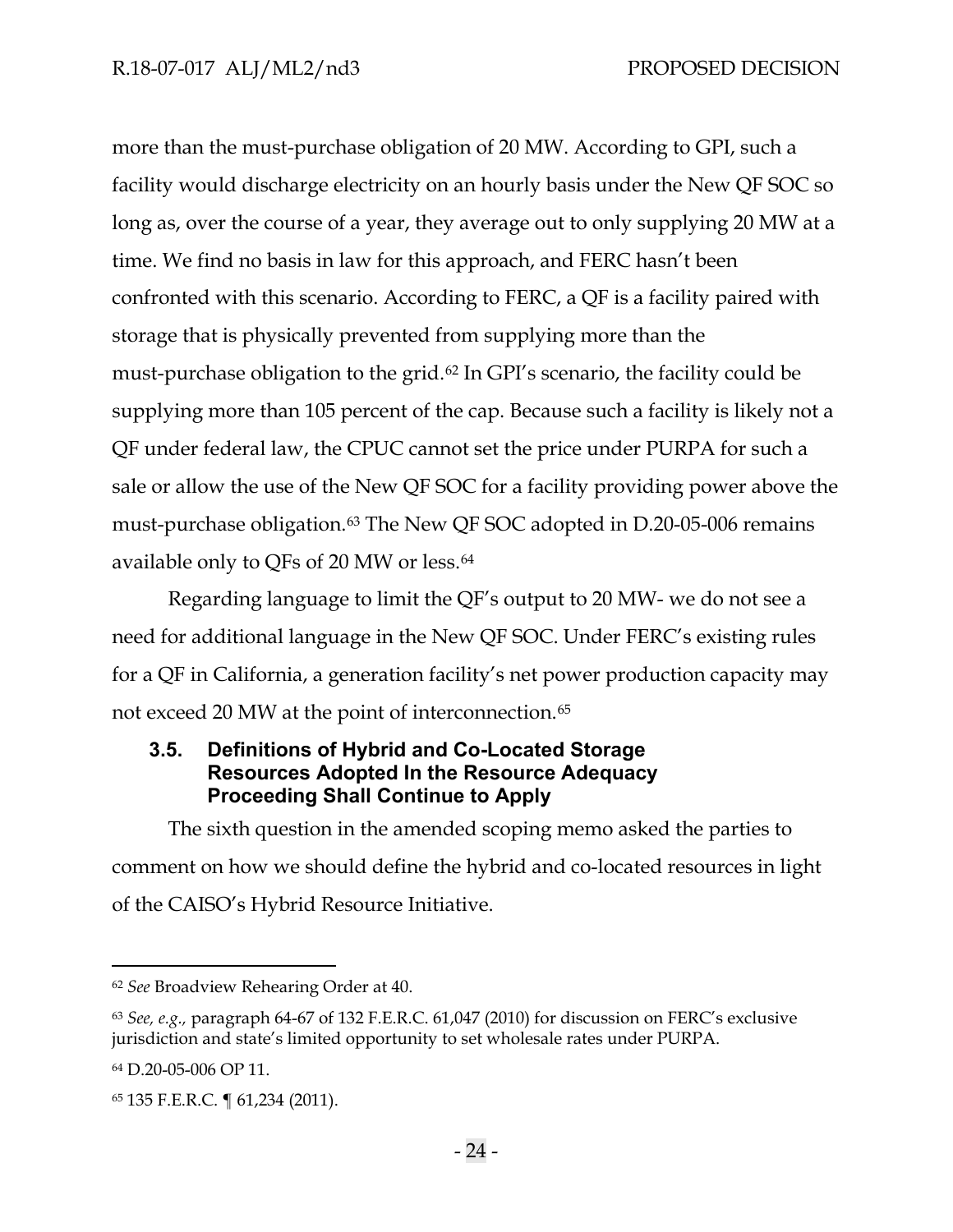In D.20-06-031, we defined a "hybrid resource" as two or more resources (one of which is a storage project) located at a single point of interconnection with a single resource ID, and "Co-located resources" as two or more resources (one of which is a storage project) located at a single point of interconnection with two or more resource IDs.<sup>[66](#page-27-0)</sup>

The CAISO tariff has its own definition of hybrid and co-located resources.[67](#page-27-1) CAISO differentiates between co-located and hybrid resources in that co-located resources operate in the CAISO's markets as separate and independent resources.<sup>[68](#page-27-2)</sup> Co-located resources are located at the same generating facility from an interconnection perspective, but the CAISO treats them as separate market resources with separate Resource IDs.<sup>[69](#page-27-3)</sup> On the other hand, a hybrid resource receives one dispatch instruction from the CAISO.<sup>[70](#page-27-4)</sup> The hybrid resource operator self-optimizes the components of its resource to meet that dispatch instruction. The CAISO settles the aggregate output of each hybrid resource under its single Resource ID.

Cal Advocates and the Joint IOUs recommend that definitions of hybrid and co-located resources should be consistent with CAISO definitions.<sup>[71](#page-27-5)</sup>

<span id="page-27-0"></span><sup>66</sup> *See* Resource Adequacy Proceeding (Rulemaking 19-11-009), D.20-06-031 OP 12.

<span id="page-27-1"></span><sup>67</sup> *See California Independent System Operator Corp.*, Order Accepting Tariff Revisions, 177 F.E.R.C. ¶ 61,153 (Nov. 30, 2021) (approving revisions to the CAISO Open Access Transmission Tariff to clarify market rules for hybrid and co-located resources).

<span id="page-27-2"></span><sup>68</sup> 177 F.E.R.C. ¶ 61,153, footnote 3.

<span id="page-27-3"></span><sup>69</sup> *Id.*

<span id="page-27-4"></span><sup>70</sup> *Id.*

<span id="page-27-5"></span><sup>71</sup> *See* Cal Advocates Comments at 7 and Joint IOUs Comments at 15.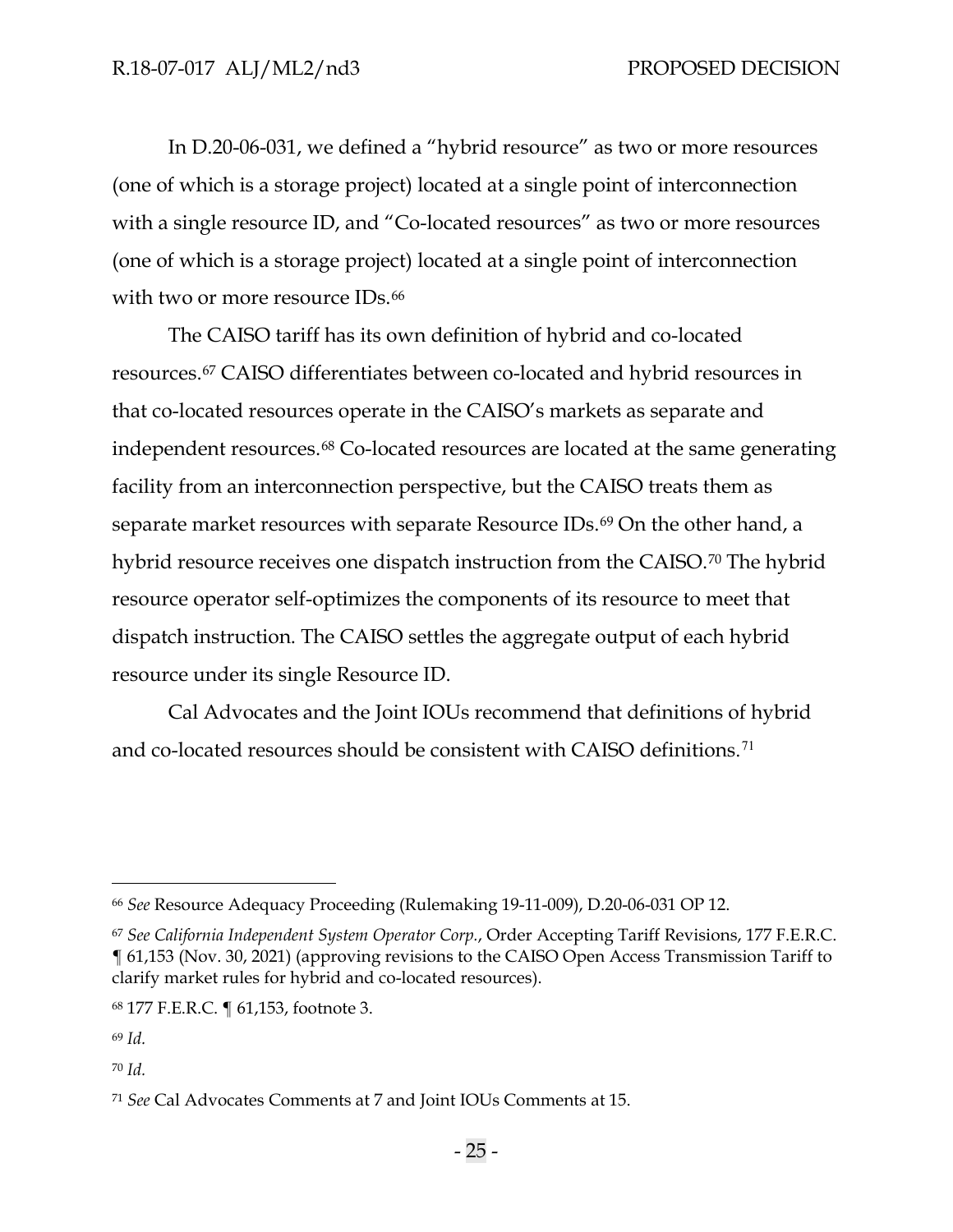The Joint IOUs are reasonable in stating that FERC rules will determine how capacity size for co-located/ hybrid resources is measured.[72](#page-28-0) The Joint IOUs further state that FERC has discretion as to whether affiliated QFs within a ten-mile radius of one another will have their certified capacities combined when applying the threshold for compelled purchases is reasonable.[73](#page-28-1)

Additionally, the Joint IOUs state the differences between CPUC's and CAISO's definition of these resources, such that it requires one of the resources to be an energy storage component under the CPUC's definition. The Joint IOUs state that the CPUC's definition of a co-located resource may be challenging to implement contractually, as the New QF SOC is based on the purchase of generation from one resource with one resource ID.[74](#page-28-2) They further state that given the evolving definitions of this nascent resource type, the CPUC will need to revisit definitions from time to time.[75](#page-28-3) The Joint IOUs recommend that the CPUC review the definitions in the Resource Adequacy proceeding but not in the PURPA proceeding to align them with the CAISO's definitions.[76](#page-28-4) We agree with the Joint IOUs that we should not adopt new definitions in this proceeding as it will result in two distinct categories: (1) definitions used only in the context of PURPA, and (2) definitions used in all other contexts.

Furthermore, we agree with the Joint Parties that defining hybrid and co-located resources is relevant for market participation and operationalization

- <span id="page-28-3"></span><sup>75</sup> *Id.*
- <span id="page-28-4"></span><sup>76</sup> *Id.*

<span id="page-28-0"></span><sup>72</sup> *See* Joint IOU Comments at 14.

<span id="page-28-1"></span><sup>73</sup> *Id.*

<span id="page-28-2"></span><sup>74</sup> *See* Joint IOUs Comments at 16.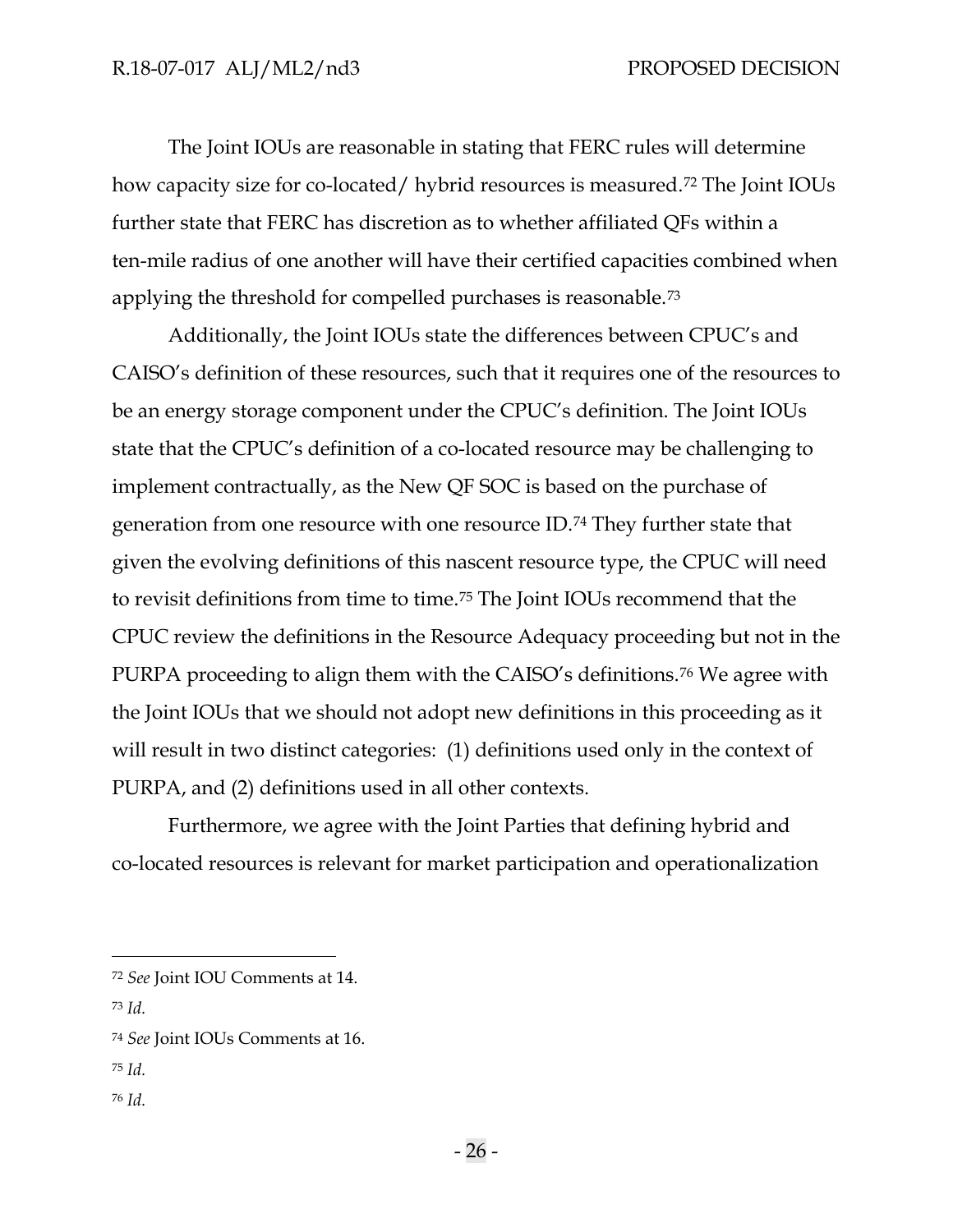considerations that should not impact the PURPA contracting for hybrid and co-located projects.[77](#page-29-1)

In conclusion, we defer to the Resource Adequacy Proceeding to define hybrid and co-located resources considering relevant CAISO initiatives. The definitions adopted in D.20-06-031 shall continue to apply.

## <span id="page-29-0"></span>**3.6. No Additional Pricing Clarifications or Modifications Are Necessary for Storage-Paired QFs**

We asked the parties to comment on how hybrid and co-located storage technology impacts the pricing and if any modifications were necessary.

Under California's New QF SOC, the purchasing utility pays the locational marginal price that reflects the avoided cost of energy.

The New QF SOC for storage paired with small production facilities charging solely from renewable energy resources shall rely on the current pricing mechanism set at the avoided cost of energy.

We do not see a need or rationale for adopting a new or modified pricing methodology to differentiate pricing for storage paired QFs from other QFs. The Joint IOUs point out that storage resource charging from the grid may influence energy pricing depending on the timing of its charging versus discharging depending on the facility's location. We do not see merit in the Joint IOUs Comments because PURPA contracts are set at the avoided cost rate. The avoided cost price reflects the avoided cost of energy and capacity to the utility.

We agree with GPI's comments that co-located, and hybrid energy storage allows for shifting production to different times of day, enabling storage paired

<span id="page-29-1"></span><sup>77</sup> *See* Joint Parties Comments at 7.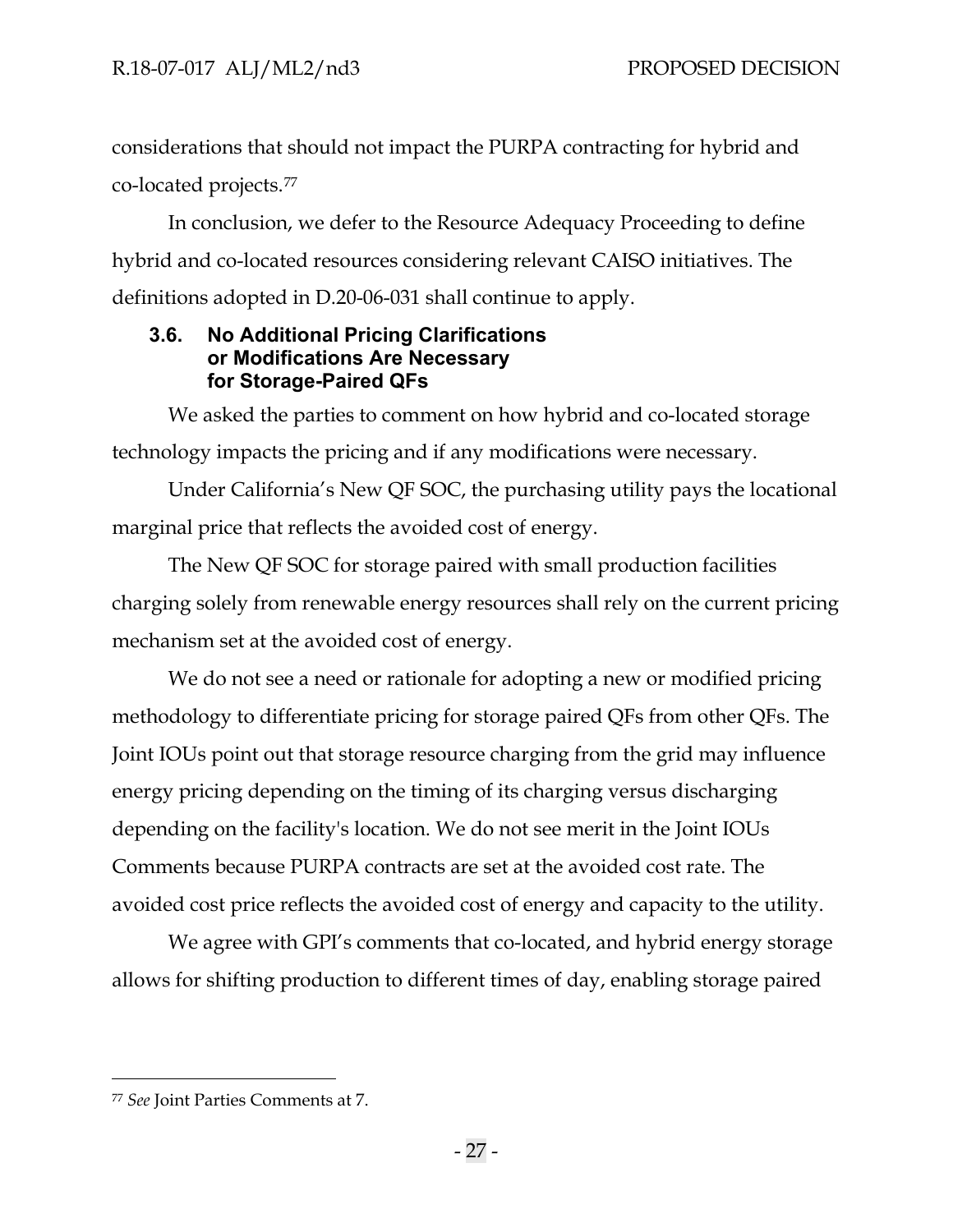with QF to inject energy at the point of interconnection where it is useful and more economically valuable due to time-differentiated compensation rates.

The Joint Parties state that a storage-paired QF will enable the dispatch of energy at times when it is most valuable to the grid and receive appropriate time-of-delivery compensation for that service. While we agree with the Joint Parties that there is a technical capability to put operational restrictions in place, we clarify that under D.20-05-006, we have set pricing structures considering the time of delivery. Thus, while the scheduling coordinator may consider shifting energy delivery to the period of need, the settlement between the purchasing utility and the Seller of energy would still be based on the PURPA contract.

In conclusion, the New QF SOC for storage paired with small production facilities charging solely from energy resources shall rely on the current pricing mechanism set at the avoided cost of energy.

#### <span id="page-30-0"></span>**4. Conclusion**

With this decision, we modify the New QF SOC to clarify that storage-paired QFs are eligible for the New QF SOC and authorize specified modifications to the New QF SOC. These modifications are based on the foundational principle in the New QF SOC that any small power production facility must self-certify or receive FERC certification as a QF before the term begins of a contract with the purchasing utility.

According to applicable law, the revisions to the New QF SOC adopted here will allow storage-paired QFs charging solely from eligible energy resources to participate in our primary program implementing PURPA. We require each of the three IOUs to work together to revise the New QF SOC as directed in this decision, make it substantially similar across all three IOUs, and submit it via a Tier 1 advice letter each within 15 days of issuance of this decision.

- 28 -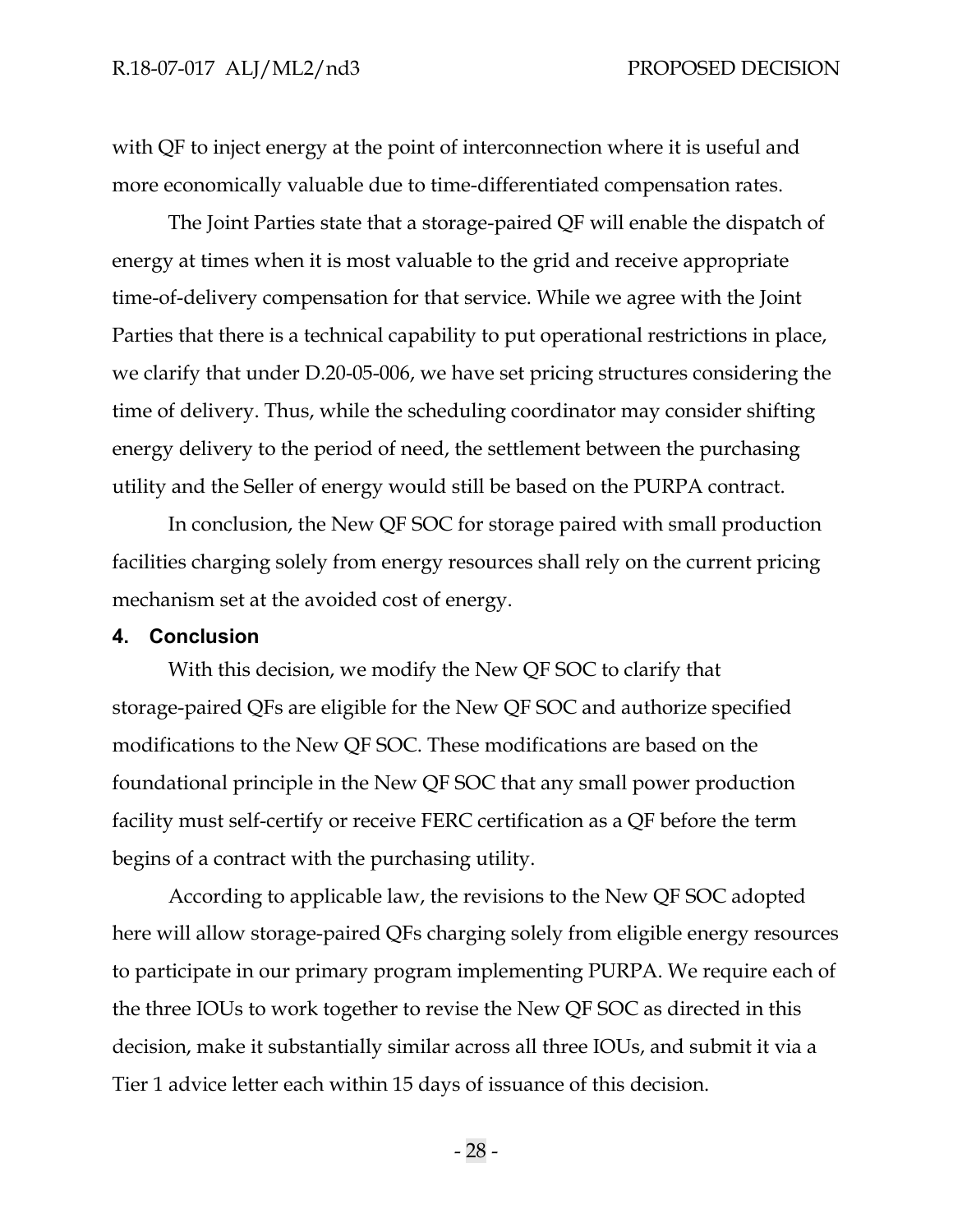The decision enables facilities with greater than 20 MW of nameplate capacity to participate in the PURPA program, as long as the generator paired with storage is a QF under federal law and limits the net power production capacity at the point of interconnection to 20 MW. The decision does not adopt new definitions of hybrid and co-located storage-paired QFs and continues to apply descriptions of these resources adopted in D.20-06-031. The decision retains the pricing mechanism adopted in D.20-05-006.

The IOUs can modify the New QF SOC provisions to enter into a nonstandard contract with a storage-paired QF partially charging from the grid only as specified in this decision. The IOUs must submit the nonstandard contract via a Tier 2 Advice Letter for the CPUC approval. We limit the negotiations and modifications to the metering and scheduling provisions and allow the IOUs to eliminate Section 9.02 (Additional Covenants by Seller) and Section 9.04 (Indemnity).

We expect the IOUs subject to this order to promptly and fully comply without delay.

## <span id="page-31-0"></span>**5. Comments on Proposed Decision**

The proposed decision of Administrative Law Judge (ALJ) Manisha Lakhanpal in this matter was mailed to the parties in accordance with Section 311 of the Public Utilities Code and comments were allowed under Rule 14.3. Comments were filed on \_\_\_\_\_\_\_\_\_\_, and reply comments were filed on \_\_\_\_\_\_\_\_\_\_\_\_\_ by \_\_\_\_\_\_\_\_\_\_\_\_\_\_\_\_.

# <span id="page-31-1"></span>**6. Assignment of Proceeding**

Commissioner Clifford Rechtschaffen is the assigned Commissioner and Manisha Lakhanpal is the assigned ALJ in this proceeding.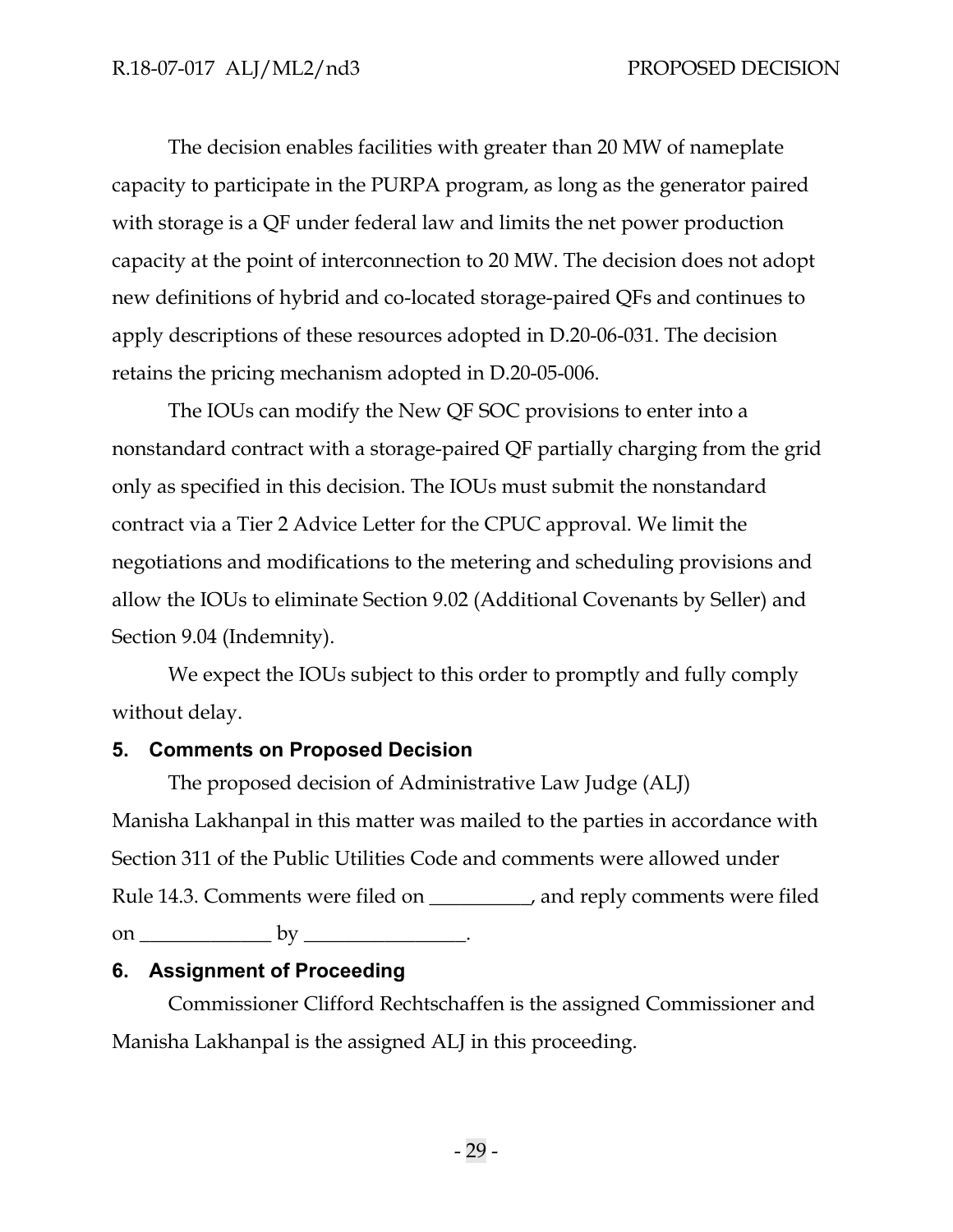#### <span id="page-32-0"></span>**Findings of Fact**

1. Commission decision D.20-05-006 established the New QF SOC.

2. In D.20-05-006, we did not consider the applicability of the New QF SOC for storage-paired QFs.

3. FERC has issued recent decisions clarifying its position on storage-paired QF.

4. FERC's recent decisions, along with party comments, create a sufficient record for us to reach a decision on the issue of storage paired QF.

5. QFs with storage have existed since 1984.

6. Terms in the New QF SOC provide that a Seller must demonstrate that it is a QF.

7. Cal Advocates state that prohibiting grid charging may not be technically or practically feasible for storage-paired QFs.

8. Joint Parties state that PURPA is an essential policy instrument for ensuring the cost-effective future development of smaller renewable energy and storage projects needed as part of an increasingly more distributed, low carbon, and resilient electric system.

9. Storage paired facilities are increasingly common.

10. The Joint Parties support the language initially proposed by the IOUs in Section 9.02(j) and Section 9.04(i) for storage-paired QFs charging exclusively from the onsite eligible generation.

11. The Joint IOUs proposes to submit a Tier 2 Advice Letter in instances where it allows parties to achieve a PURPA power purchase agreement that appropriately addresses and negotiates the contractual issues raised by a partially-grid charged energy storage system.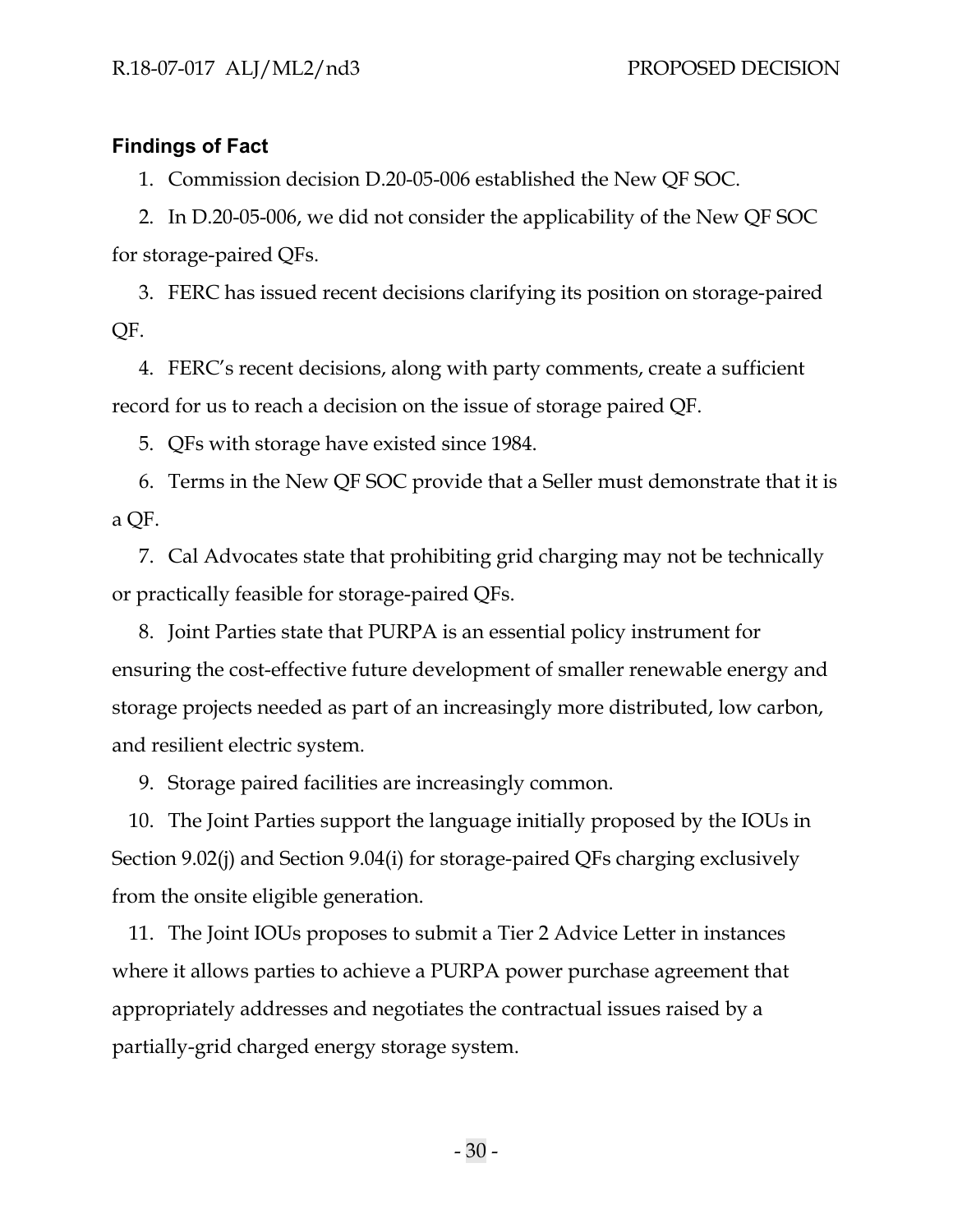12. The eligible renewable resources language in Section 9.03 of the SOC is about the RPS program.

13. Not every PURPA contract is an RPS contract.

14. In a 2011 order, FERC terminated the IOUs' PURPA must-take requirement to purchase electric energy and capacity from QFs with net capacity above 20 MW.

15. FERC has granted facilities with a gross capacity higher than the maximum net power production capacity allowable under PURPA that physically limit the amount of energy the facility may provide to the grid not to exceed the maximum net power production capacity allowable QF status.

16. FERC decides how the capacity size of a QF is measured.

17. Resource Adequacy proceeding and CAISO have defined hybrid and co-located resources for market participation and operationalization.

18. The New QF SOC is not based on the technology of the resource, and the purchasing utility pays the avoided cost of energy.

19. The use of the avoided cost pricing determined in D.20-05-006 reflects the avoided cost of energy and capacity to the utility.

20. The avoided cost pricing determined in D.20-05-006 considers the time of delivery.

#### <span id="page-33-0"></span>**Conclusions of Law**

1. FERC has exclusive jurisdiction over QF status determinations.

2. Code of Federal Regulations Title 18 Section 292.204 requires that the primary energy source of a small power production facility must be biomass, waste, renewable resources, geothermal resources, or any combination thereof and that the power production capacity of a QF cannot exceed 80 MW.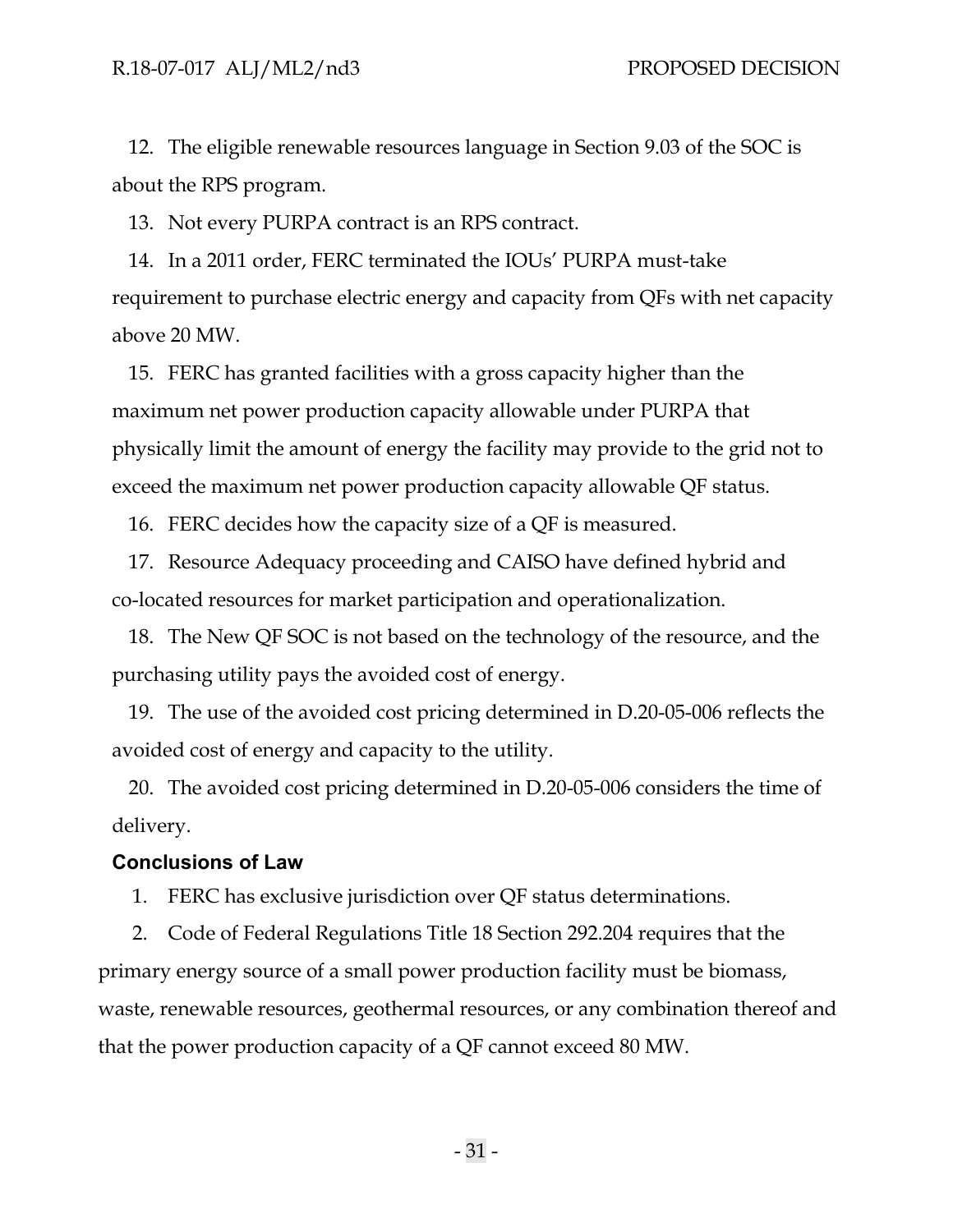3. PURPA does not explicitly state that a storage facility can qualify for QF status; however, as FERC laid out in *Luz*, facilities that include energy storage technology may be QFs.

4. FERC confirms that storage paired facilities may be a QF in the Broadview Rehearing Order and Gallatin Power Order.

5. FERC's consideration of Broadview Solar and Gallatin Power matters clarified the QF status of hybrid and co-located energy storage under federal law.

6. FERC's Broadview Rehearing Order and Gallatin Power Order state that a facility that limits the net power production capacity at the point of interconnection to the mandatory purchase obligation may be a QF.

7. The New QF SOC should be available to all QFs, as determined under federal law, and this includes small power production facilities where the primary energy source of the facility is biomass, waste, renewable resources, geothermal resources, or any combination thereof, and 75 percent or more of the total energy input must be from these sources.

8. For storage-paired QFs that do not charge from the grid, it is reasonable for the IOUs to modify the New QF SOC adopted in D.20-05-006 by adding additional Section 9.02(j) and Section 9.04(i), as proposed by the Joint IOUs and submit the updated New QF SOC language for CPUC approval via a Tier 1 advice letter.

9. It is not reasonable to prohibit QFs from charging from the grid if FERC allows for a QF to charge from the grid.

10. RPS program language does not control the PURPA contract language, which is about ensuring compliance with PURPA, a federal law for the sale of wholesale power.

- 32 -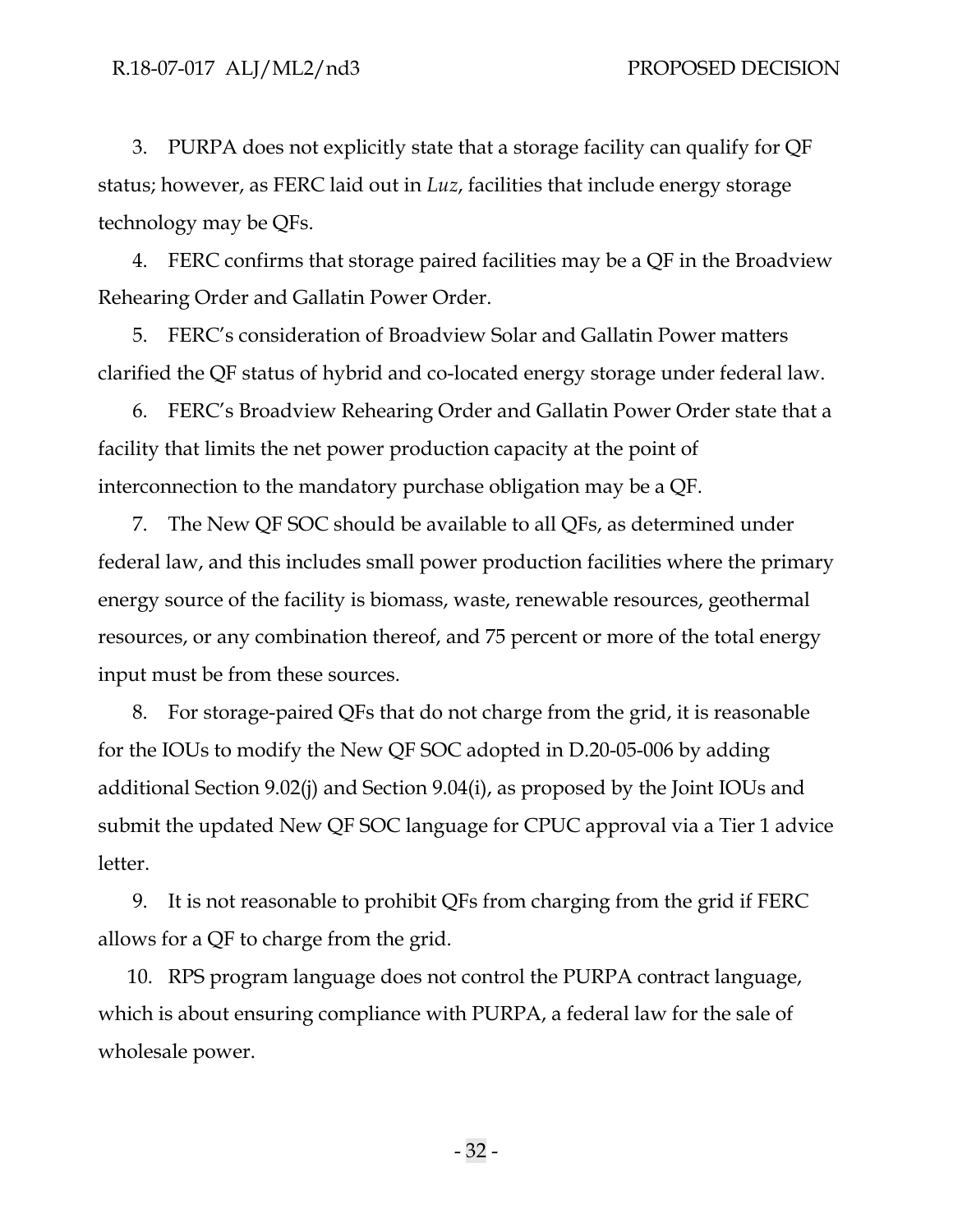11. For storage-paired QFs charging partially from the grid, it is reasonable to authorize the IOUs to enter into bilateral agreements to negotiate and modify the terms of the New QF SOC regarding metering and scheduling.

12. The IOU entering the modified contract with storage-paired QFs charging partially from the grid should submit the revised New QF SOC language for CPUC approval via a Tier 2 Advice Letter.

13. FERC determines a QF's power production capacity.

14. As long as a small production facility that includes storage is a QF under federal law and limits the net power production capacity at the point of interconnection to 20 MW, it should be eligible to enter into a New QF SOC.

15. GPI's proposal to allow 105 percent of the cap to inject power at the point of interconnection is not reasonable as it would exceed the purchase obligation limit of 20 MW.

16. It is reasonable to define hybrid and co-located resources in the resource adequacy proceeding and continue to apply the definitions adopted in D.20-06-031.

17. There is no reasonable basis for this decision to change the existing avoided cost pricing adopted for the New QF SOC in D. 20-05-006.

## **O RDER**

#### <span id="page-35-0"></span>**IT IS ORDERED** that:

1. Under California's implementation of the Public Utility Regulatory Policies Act of 1978 (PURPA), Pacific Gas and Electric Company, Southern California Edison Company, and San Diego Gas & Electric Company shall make the New Qualifying Facilities Standard Offer Contract available to all PURPA Qualifying Facilities (QF) of 20 MW or less, as well as QFs that include storage in hybrid and co-located configurations.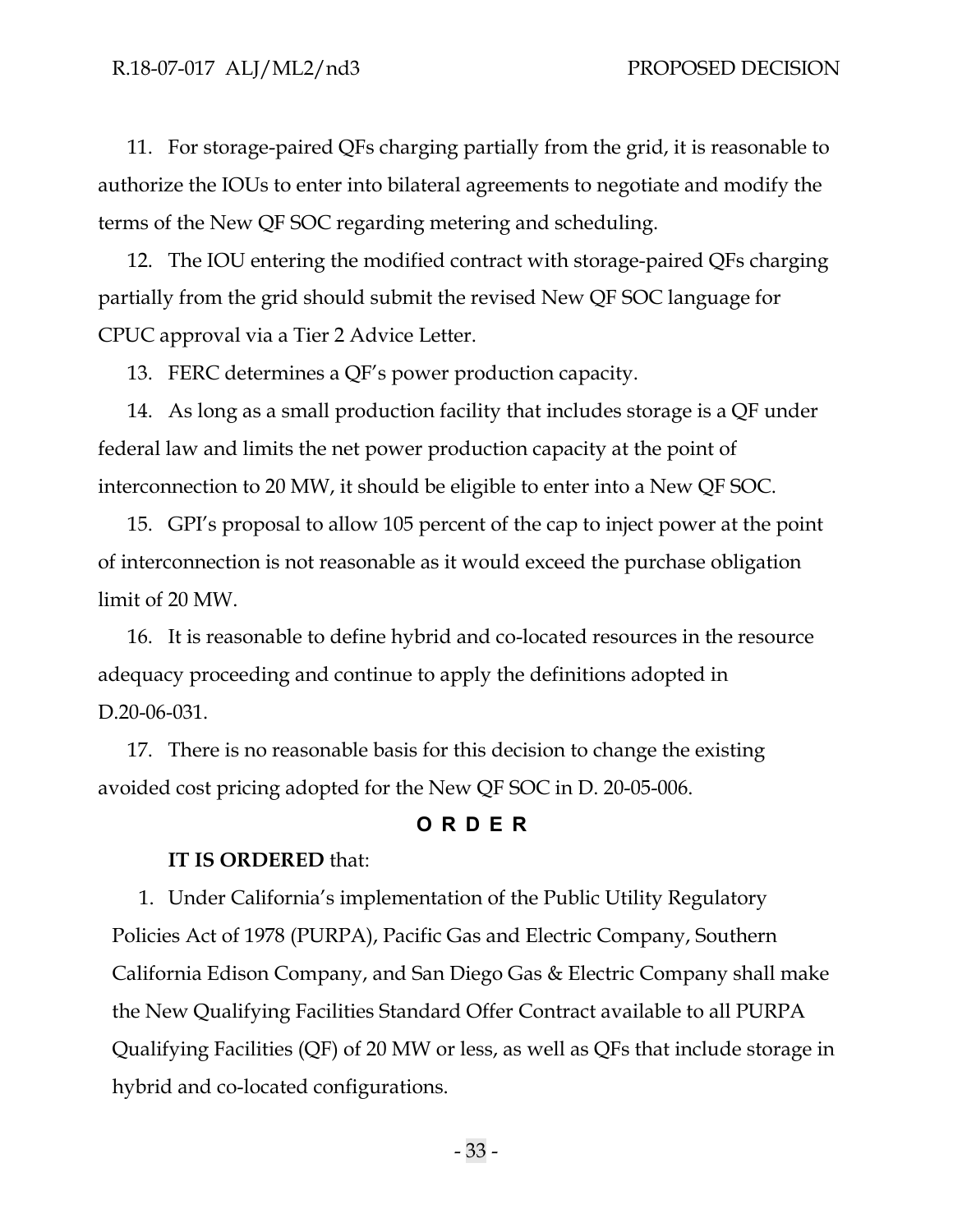2. The New Qualifying Facilities Standard Offer Contract, adopted in Decision 20-05-006, is modified to add the following provisions applicable to energy storage-paired Qualifying Facilities charging exclusively from the eligible onsite energy resources:

- Section 9.02(j): Throughout the Term, Seller shall not cause any energy from the Transmission Provider's electrical system or the CAISO Controlled Grid to be stored by the Project or any hybrid or co-located storage facility associated with the Project.
- Section 9.04(i): Seller shall defend, save harmless, and indemnify Buyer against any costs or charges, including any CAISO Charges, associated with withdrawals of energy from the Transmission Provider's electrical system or the CAISO Controlled Grid to be stored by the Project or any hybrid or co-located storage facility associated with the Project.

3. Each utility subject to this decision shall file a Tier 1 Advice Letter within 15 days of this decision with their New Qualifying Facilities Standard Offer Contract and include a redline version comparing the new contract with the superseded prior contract.

4. Pacific Gas and Electric Company, Southern California Edison Company, and San Diego Gas & Electric Company are authorized to modify the terms to eliminate or revise Section 9.02 (Additional Covenants by Seller) and Section 9.04 (Indemnity), and modify provisions related to metering and scheduling in the New Qualifying Facilities Standard Offer Contract with grid charging storage-paired Qualifying Facilities and submit these modified provisions on a case by case basis via a Tier 2 Advice Letter for the Commission's approval.

5. Except for the modifications authorized in this decision, the provisions of the New Qualifying Facilities Standard Offer Contract adopted in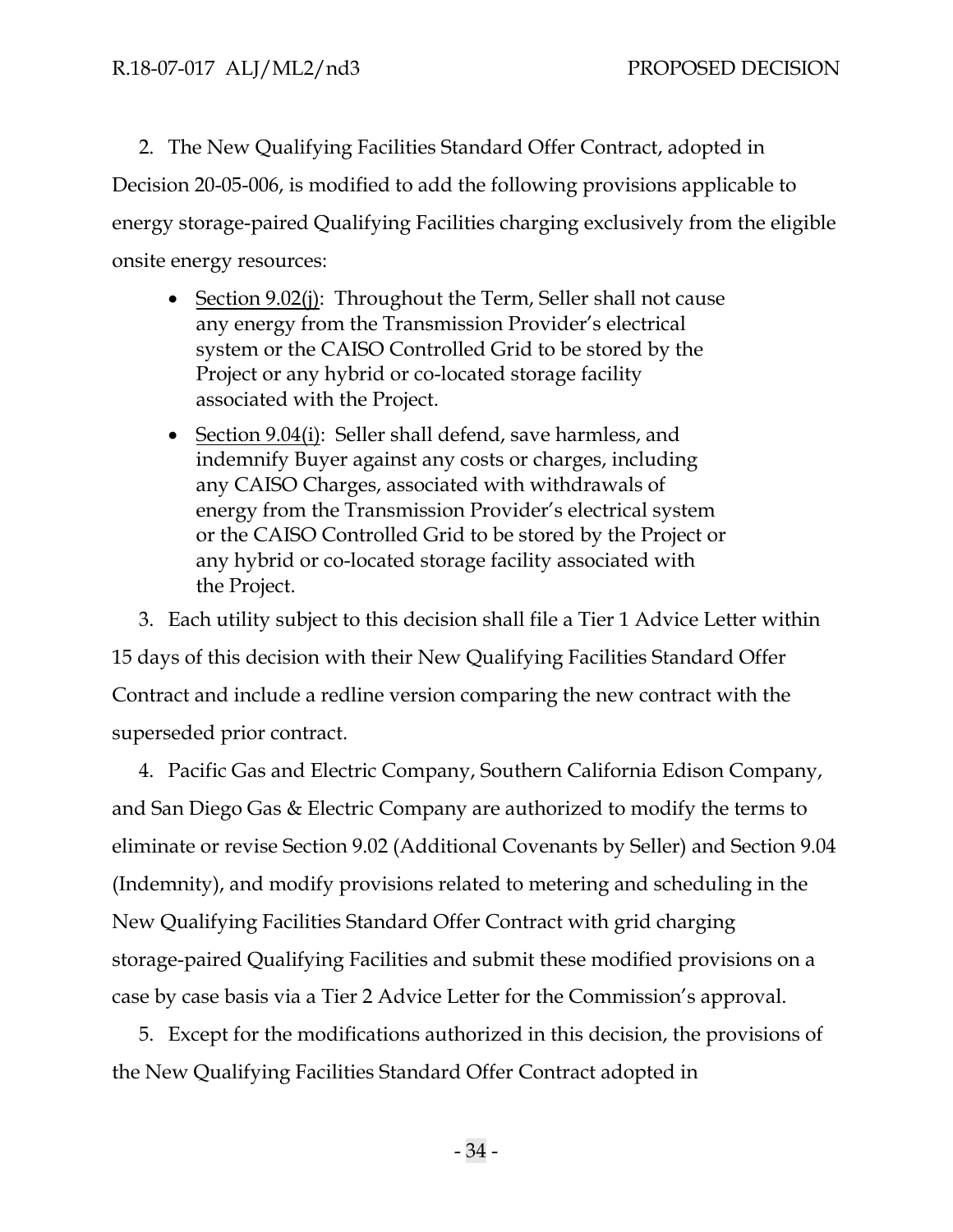Decision 20-05-006 shall remain unchanged and available to Qualifying Facilities of 20 megawatts or less.

6. This proceeding remains open to consider whether any further action is required to comply with the Public Utility Regulatory Policies Act of 1978, such as to comply with any changes in federal regulations.

This order is effective today.

Dated \_\_\_\_\_\_\_\_\_\_\_\_\_\_\_\_\_, at San Francisco, California.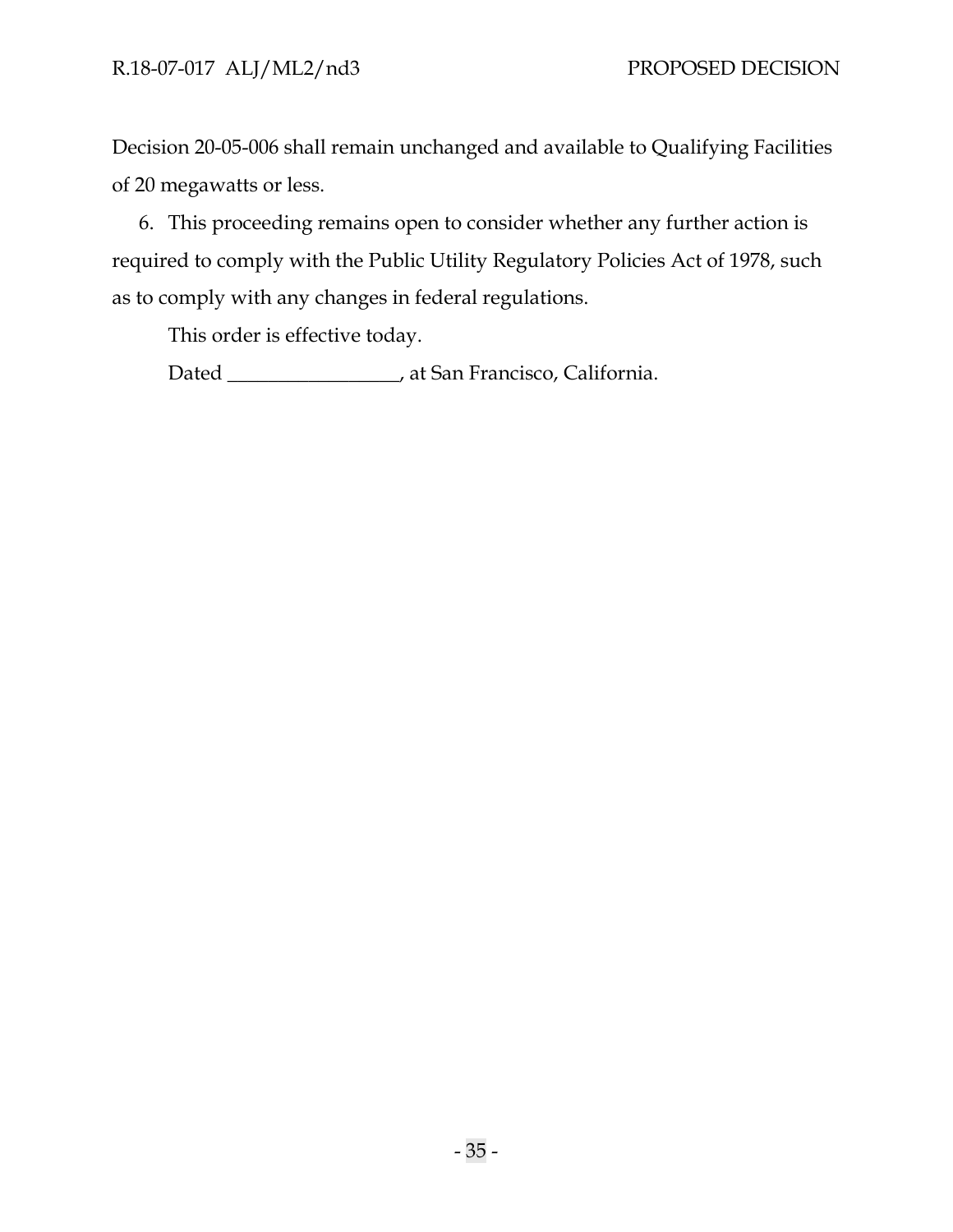# **ATTACHMENT 1**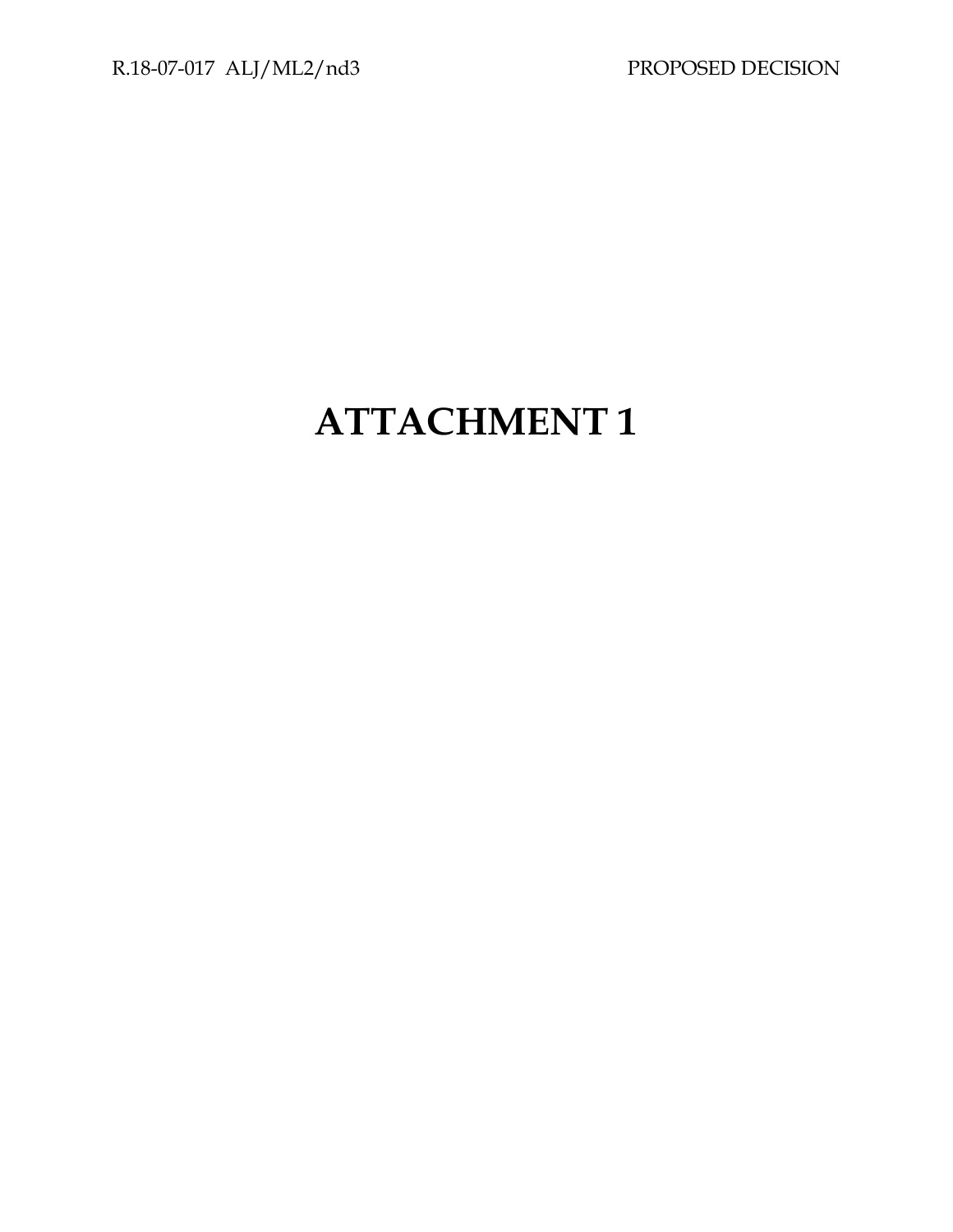# **ATTACHMENT 2**